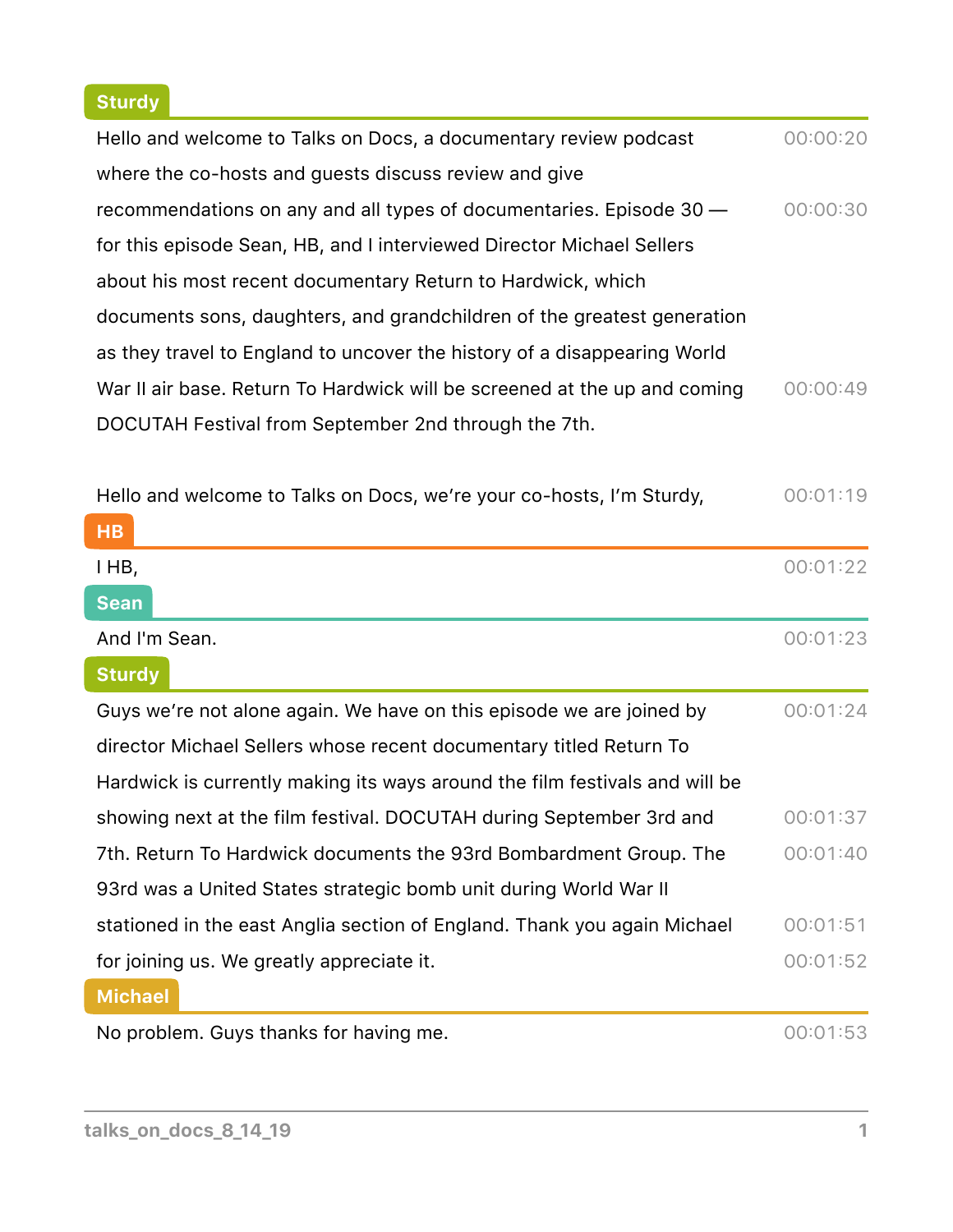# **Sturdy**

| Our first question we'd like to know is how did you come across this         | 00:01:55 |
|------------------------------------------------------------------------------|----------|
| documentary and was it something that was something personal to you or       |          |
| was it something that just kind of came across. Or how did you come          | 00:02:06 |
| about coming into this.                                                      |          |
| <b>Michael</b>                                                               |          |
| Yeah well you know it started back with a little Michael Sellers and he      | 00:02:07 |
| basically found out that his grandfather was in World War II and I was       |          |
| asked one day by my grandfather you know do I want to take a trip to         |          |
| England. And I was amazed. First of all that they were gonna pay for a trip  | 00:02:26 |
| to England. Family was gonna go and I you know already was kind of           | 00:02:31 |
| coming out of film school and had my camera ready and they said — yeah       |          |
| I'll go let's see what happens. And I blew through, at that time we          | 00:02:41 |
| recorded you know DV tapes and flew through four of them the first day       |          |
| and we were staying for a week so I found out yeah. I found out that my      | 00:02:52 |
| grandfather was a bombardier/ navigator in the 93rd Bomb Group. He was       | 00:02:58 |
| flying in a B 24, B for bomber and he was in charge to dropped bombs         |          |
| basically over Europe. He did 35 missions and it was - I was amazed and      | 00:03:05 |
| then I started to think about my own self actually standing there and that   |          |
| because he survived these missions - I'm able to be here. It was like        | 00:03:21 |
| blowing my mind that because people did not survive those missions.          |          |
| So anyway that's what, that's what got me started and I was just like wow    | 00:03:25 |
| I'm a part of this — my grandfather was a part of this and started to go to  |          |
| reunions with him. So that's sort of the connection.                         | 00:03:36 |
| <b>HB</b>                                                                    |          |
| Well that's impressive. It's definitely history right there. I was wondering | 00:03:37 |
| how did you get Michael Cudlitz involved to narrate.                         |          |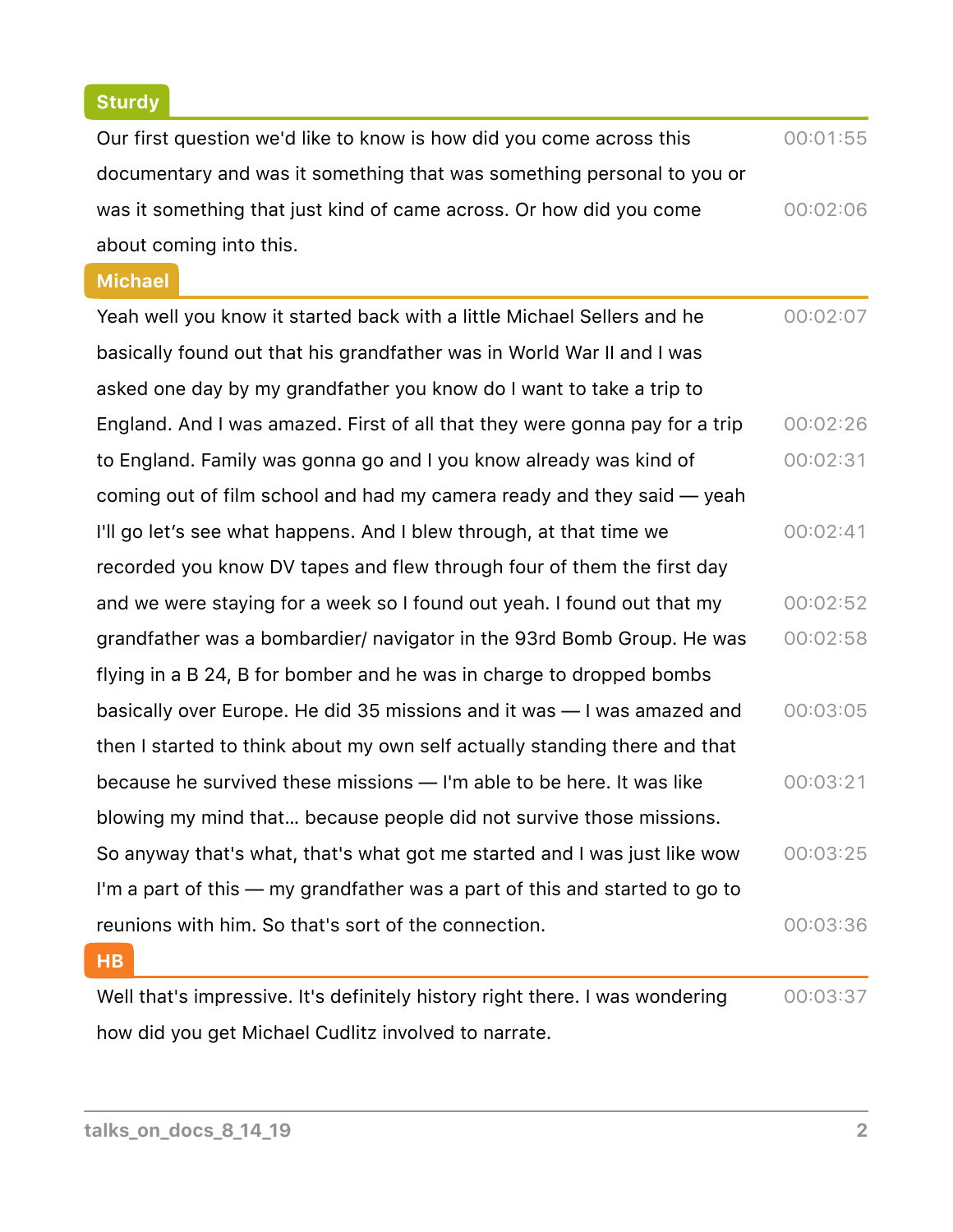#### **Michael**

That's a good question. Michael got involved because the way the industry works it's who you know. One of those things where you know somebody in the group and I'm sure we're going to get to this and you know how the project got started within the group and all that but somebody in the 93rd Bomb Group which we have annual reunions, came up with the idea to try to maybe approach him. There was a friend of a friend that he knew that was working with Michael and it was feasible to possibly get a hold of him. I had said once the project started that it would be nice to get some sort of name talent attached to it, it might give the project a little more ummf out there. You know you can think of your Tom Hanks your Gary Sinise and you can go on and on and I said well maybe this could be ours, maybe we could have Michael and do this. So yeah I gave him a call. I had his number through the friend of a friend. He picked up, I gave a little bit about the project and he said no problem right away. Yeah. There were no issues really at all he just said let me know what you want to do. He's like I'm in New York soon maybe we can do and I had this idea of doing an introduction like he would introduce the film… I believe the Peter Jackson "They Shall Not Grow Old" if you've seen that recently. Peter does an introduction in there. And I thought that was great because I always thought like — man do I want him up front or do I just want him narrating. And you know I just kept Michael upfront. It was something people within the group like, my mom like seeing him up front. So I finally just kept him in. When I went to see Peter's film I was like yes he's up top so — he does a nice little introduction on that too. 00:03:47 00:03:54 00:04:14 00:04:22 00:04:32 00:04:41 00:04:44 00:04:54 00:04:58 00:05:11  $00:05:19$ 00:05:26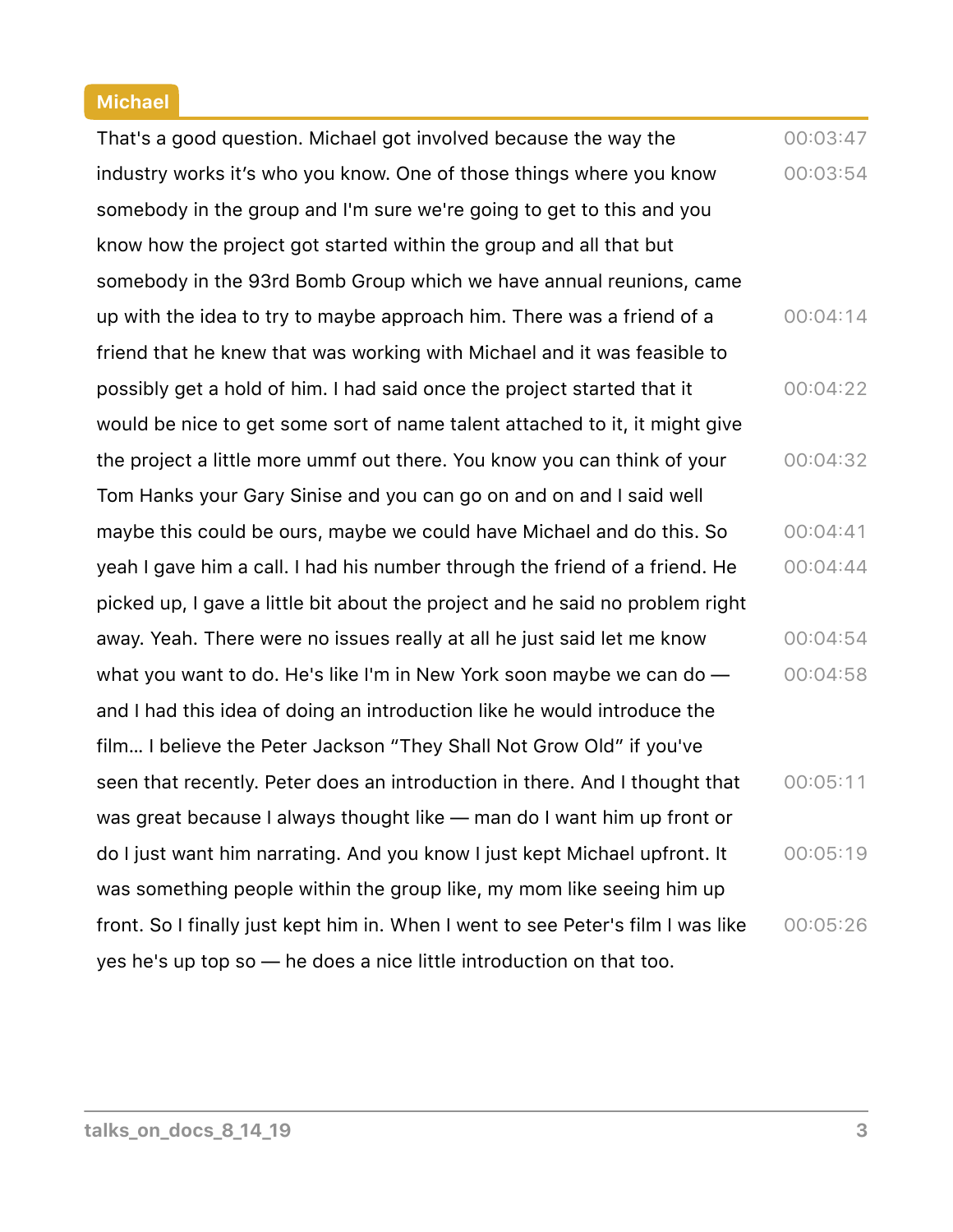**Sean**

 $\overline{\phantom{0}}$ 

| Yeah. That was great. I've always been a fan of Band Of Brothers is one       | 00:05:36 |
|-------------------------------------------------------------------------------|----------|
| my favorites. I actually watched a lot of that when I was in Kuwait. So it    | 00:05:40 |
| was just great to see them on there. That was actually the first thing my     | 00:05:46 |
| wife to ask is how did they get Michael Cudlitz that's awesome.               |          |
| <b>Sturdy</b>                                                                 |          |
| That's my first question too. It was all of ours.                             | 00:05:51 |
| <b>Michael</b>                                                                |          |
| Yeah, I tell you what. To be honest with you he is the nicest guy. He         | 00:05:53 |
| really — he is doing a lot of stuff for free. I did have to go through SAG. I | 00:06:02 |
| did have to talk to SAG and I had to go under my own company and go           |          |
| through all the paperwork but you know he's kind of just throwing it right    |          |
| back at us and saying listen you know I'm doing this for the good. I've       | 00:06:16 |
| done some other projects like this, it's just something that I like to do. I  | 00:06:19 |
| can, I can give you a little quick funny story. Very recently happened. And   | 00:06:22 |
| I'll just tell you real quick. But we're at the National Museum of the Mighty | 00:06:27 |
| Eighth Air Force which is in Savannah, Georgia. And I've got a couple of      | 00:06:32 |
| clips online on our YouTube that you can watch. And he was there. He          | 00:06:36 |
| wanted to be there and I was there so both of us kind of got up on stage      |          |
| and and sort of started talking about the film. Sort of introducing the film  | 00:06:44 |
| before we hit play. And he admitted that he thought that this was he          | 00:06:47 |
| didn't know exactly what he was getting into but he knew that he was just     |          |
| being nice and wanted to be a part of something that was good. He said        | 00:06:58 |
| on stage he thought it was a home movie. He thought it was something          | 00:07:01 |
| that this kid was kind of putting together and he had recently watched it     |          |
| before we showed up that day — the full length feature and just like days     |          |
| before because he'd seen little snippets here and there but he never saw      |          |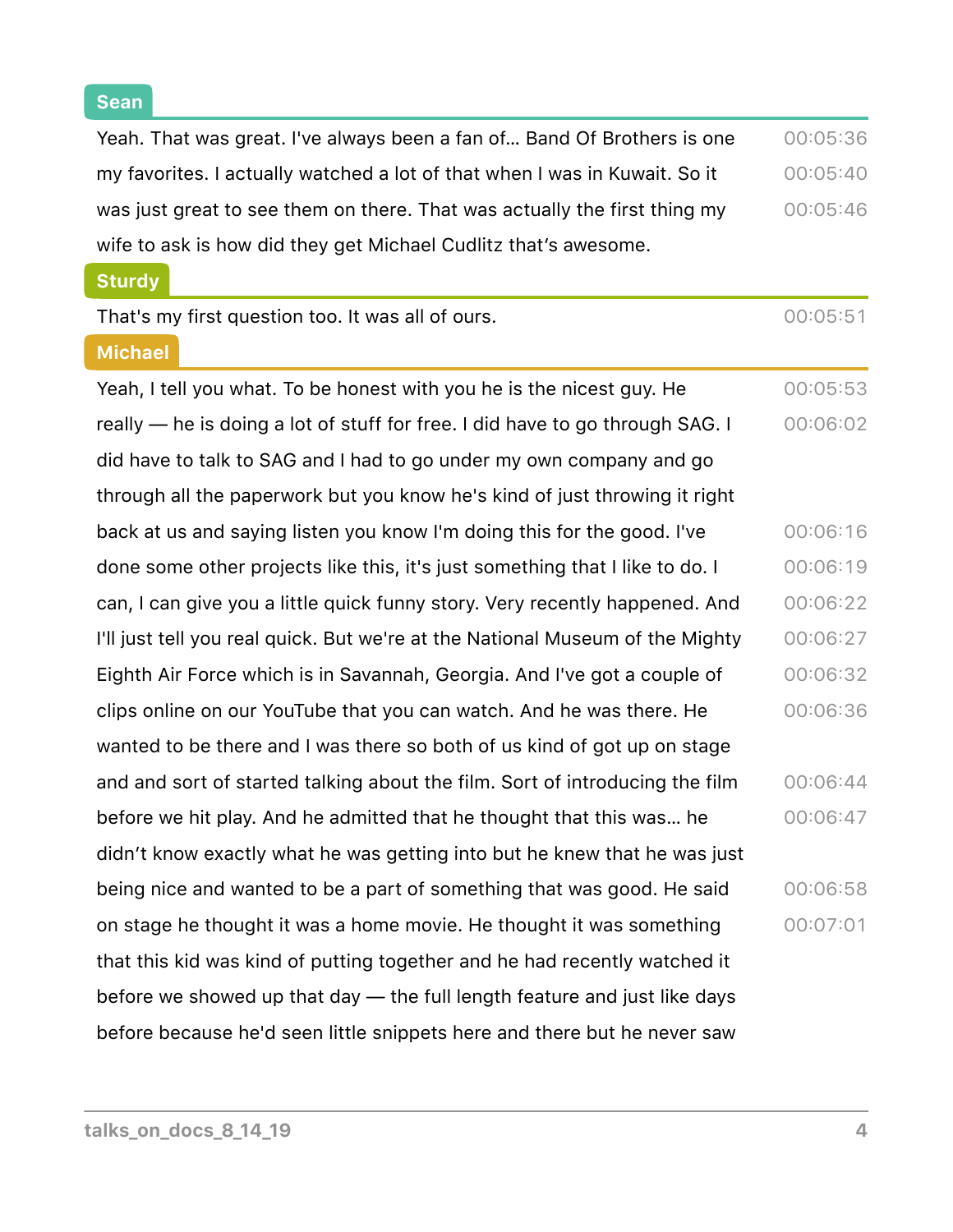| the whole thing. And he was blown away. He didn't even know what he             | 00:07:17 |
|---------------------------------------------------------------------------------|----------|
| was a part of.                                                                  |          |
| <b>Sean</b>                                                                     |          |
| That's great. Yeah. It's certainly not a kid's movie. The qualityyeah.          | 00:07:20 |
| <b>Michael</b>                                                                  |          |
| I like the idea that he kind of came clean a little bit and that really made it | 00:07:26 |
| special for the audience like, woah $-$ OK. We're, I guess we're going to $-$   | 00:07:31 |
| "Michael (Cudlitz) says it's good. We're gonna see something.                   | 00:07:33 |
| <b>Sean</b>                                                                     |          |
| So I actually I had an opportunity when I was stationed in Fort Drum to do      | 00:07:36 |
| an actual annual reunion for the the 22nd Infantry Brigade. I got to be the     | 00:07:46 |
| honor guard for so I thought was really cool to see that the 93rd Bomb          |          |
| Group does this too. It was really great to be able to talk to these World      | 00:07:52 |
| War II vets, there's not that many of them left. And so                         | 00:07:57 |
| <b>Michael</b>                                                                  |          |
| Oh yeah                                                                         | 00:07:58 |
| <b>Sean</b>                                                                     |          |
| Is the 93rd group doing pretty well with still having members around or I       | 00:07:59 |
| noticed there's a lot a lot of families have joined the group which is kind     |          |
| of cool.                                                                        |          |
| <b>Michael</b>                                                                  |          |
| Yeah. So really if you really go back even just after the war you've got all    | 00:08:09 |
| your sections and groups in the military and the 93rd Bomb Group is part        |          |
| of the 2nd Air Division which in Europe – sort of air force that was in         |          |
| charge of taking care of Europe was the 8th Air Force and the 8th Air           |          |
| Force was three different divisions and the 93rd Bomb Group fell in the         |          |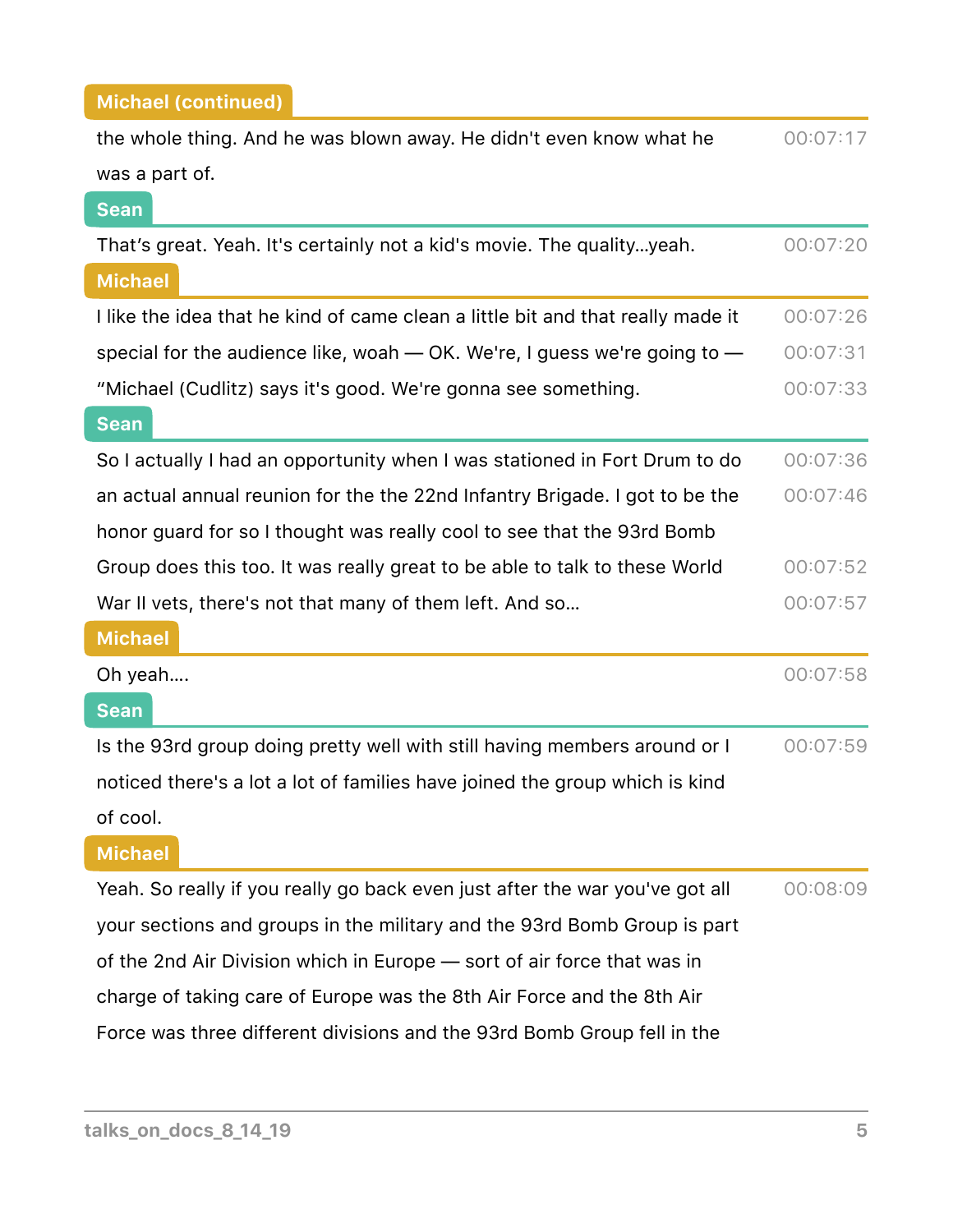second and they flew B 24 planes. The first division flew to B 17s and the third was a mix between B 24 and B 17. You probably know the B 17 from Memphis Belle. That's a B 17 bomber. B 24 a little bigger, could go a little faster and go, go a little longer. So, so really it whittled down to, they had reunions for the second air division. Some divisions were a little more active and some weren't. But within the second air division there's 15 bomb groups and the 93 is one of those. And at some point the 93rd decided to break away. They just thought that the second air division… and I'm talking through the years through the decades since the 40s they would have a big reunions and the 93rd wanted to get a more family oriented and they thought that they wanted to pass on what they've been doing over the years to the younger generation and that's the second third and even today the fourth generation. So that's what's been happening since 2001. The 93rd kind of broke away and said — all right we're not going to do these big reunions anymore we're going to gather our people up and have these smaller reunions. I mean smaller by you know in the beginning there was probably one hundred and twenty people maybe one hundred and fifty at best and now we're coming down to maybe 60 people that attend. And yes they are mainly family members of veterans. We do have maybe about three, four or five veterans sometimes that do show up. It is a little sad that I do look at the film and… you know when I started all those veterans obviously were alive because I put them on camera and interviewed them. But as the years go on and I started to complete the film and put it out there I'm looking at some of these veterans and I would say about three fourths of them are gone. They're just not with us anymore. And that includes my grandfather who was in 00:08:38 00:08:45 00:08:48 00:08:56 00:09:02 00:09:07 00:09:13 00:09:17 00:09:37 00:09:42 00:09:50 00:10:00 00:10:03 00:10:09 00:10:19 00:10:31 00:10:32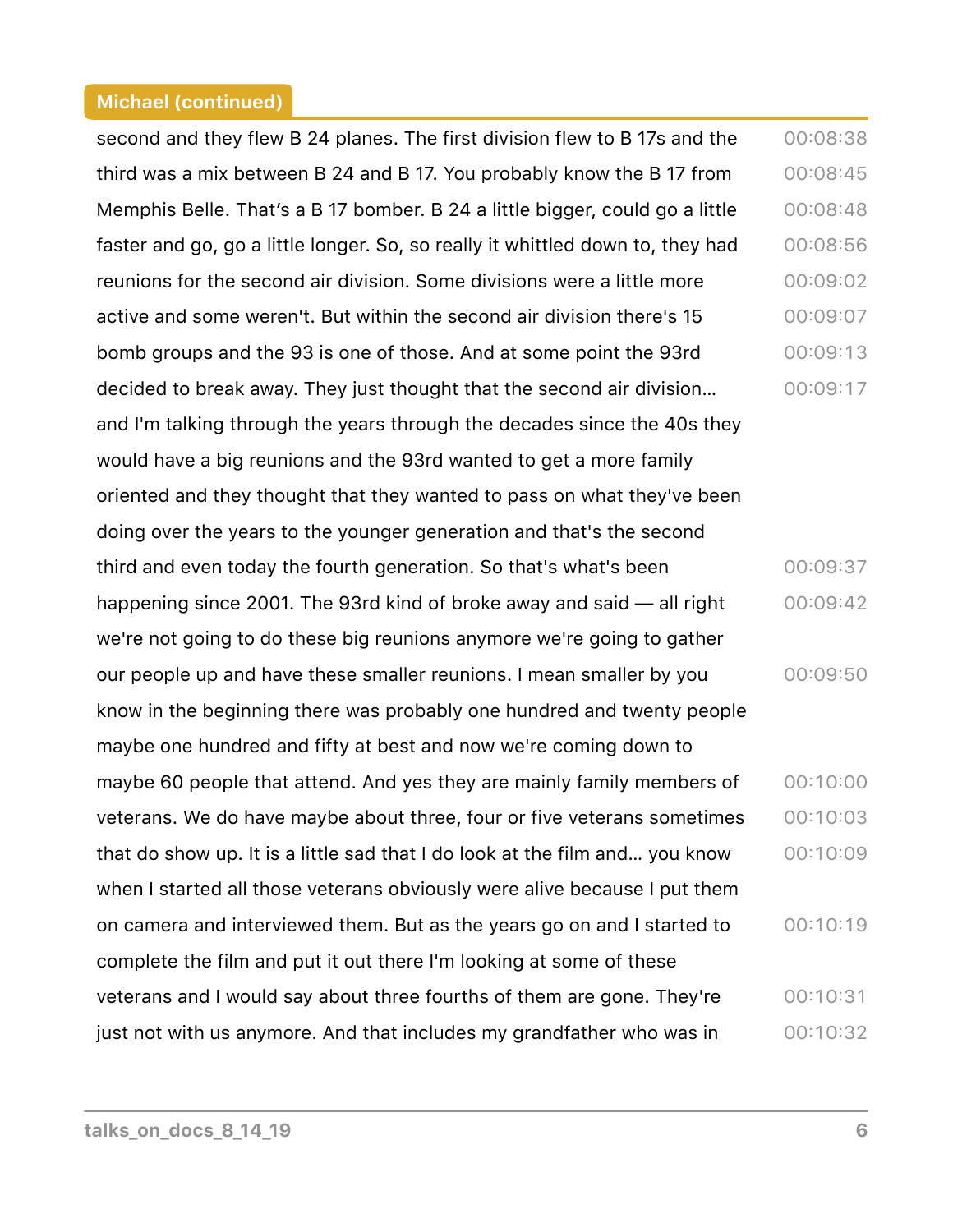| the film. He is not with us anymore either but it's really a lot of the        | 00:10:35 |
|--------------------------------------------------------------------------------|----------|
| families that do attend now and keep it going and that was the whole plan      |          |
| for the 93rd. I will tell you, the sad story, second air division that used to | 00:10:44 |
| hold all the reunions they disband. They didn't pass it on to the younger      | 00:10:50 |
| generation. So there is no more second air division reunions. So the 93rd      | 00:10:54 |
| is kind of on to something there and that's what we still do today.            |          |

### **Sturdy**

This is actually our second interview with a director going over a certain section of World War 2 and the mention — the conversation came up about how it became therapeutic for the families to be a part of the documentary and to get their side of the stories out. Did you have that same experience with talking with these fourth generation, third generations and it being a therapeutic thing for them with being over there and being a part of these reunions? 00:11:01 00:11:18

#### **Michael**

| Yeah I mean I'll give an example. And again no spoilers here but I will give | 00:11:30 |
|------------------------------------------------------------------------------|----------|
| an example of one person in then there George Jung who he, he had            |          |
| known his father was in the war but his father passed when George was        |          |
| 15 years old. So he never got to like mature enough into his twenties or     | 00:11:49 |
| whatever and talk to his father about this because that's usually when       |          |
| you do it and you know you can get like one on one with your father, he      |          |
| never had that opportunity. So he had always known this he had his           | 00:12:00 |
| father's records and was kind of you know keeping this stuff close to him,   |          |
| he's, George is in his 60's now and I would say probably about five years    |          |
| ago George went to his first 93rd Bomb Group reunion and he was a little     |          |
| hesitant but the 93rd jumps around the United States a lot. So,              | 00:12:20 |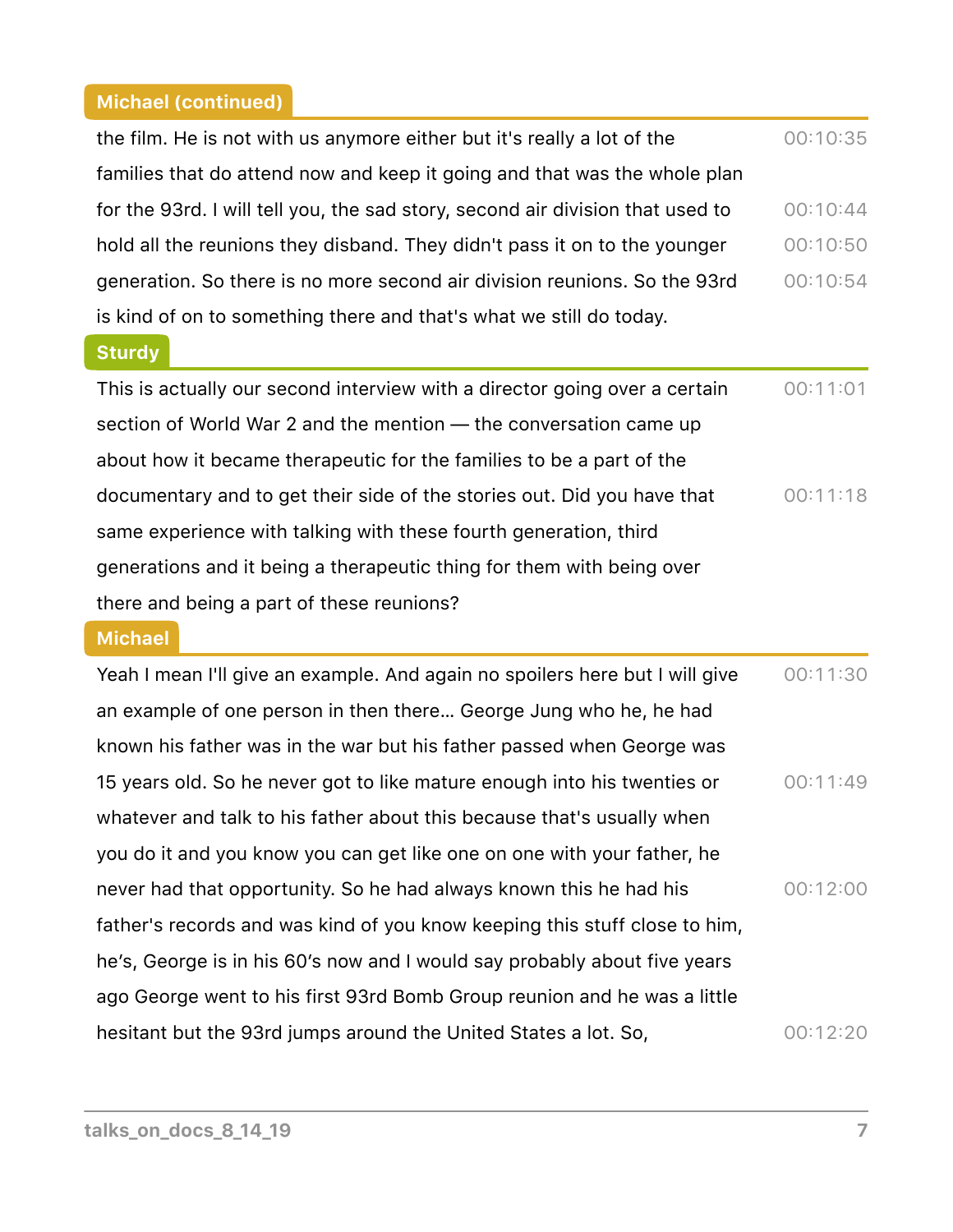| sometimes we might actually be close to you and people may get wind of     |          |
|----------------------------------------------------------------------------|----------|
| it online and say you know I think I might go there close enough. I'd be   | 00:12:29 |
| stupid not to go. But George did that and he thought, and I talk to him    | 00:12:31 |
| later about this — but he thought he was only going to stay one day.       |          |
| Usually reunions are about four days long but that first day he felt an    | 00:12:37 |
| immediate connection to everybody there and he felt like it was family. So | 00:12:47 |
| he kind of hung on and he found out that this trip that is featured in the |          |
| film to Hardwick, to the 93rd's air base, was coming up and he signed up   |          |
| immediately and I do have him in the film talking and basically saying he  |          |
| felt like he was connecting with his father. He was actually on the place  | 00:13:07 |
| that his father fought and flew out of. And you know survived he basically | 00:13:13 |
| made it back home. So that connection was very therapeutic for him in a    | 00:13:16 |
| way that he's gonna go back again and it's an energy from that place and   |          |
| I know George felt that.                                                   |          |

### **Sturdy**

Yeah I think that's the part of the documentary where my wife started bawling. She was watching it with me and she just really… because her or her father or I'm sorry Grandfather was in World War 2. He was a…. 00:13:28 00:13:32

| <b>Michael</b>                                                        |          |
|-----------------------------------------------------------------------|----------|
| Oh yeah.                                                              | 00:13:40 |
| <b>Sturdy</b>                                                         |          |
| He was a marine on the Pacific side. So she had that connection and   | 00:13:41 |
| stories and we have a lot of old World War II photos that he took and |          |
| actually should probably be in, should be in a museum.                |          |
| Michael                                                               |          |

**Oh yeah.**  $00:13:55$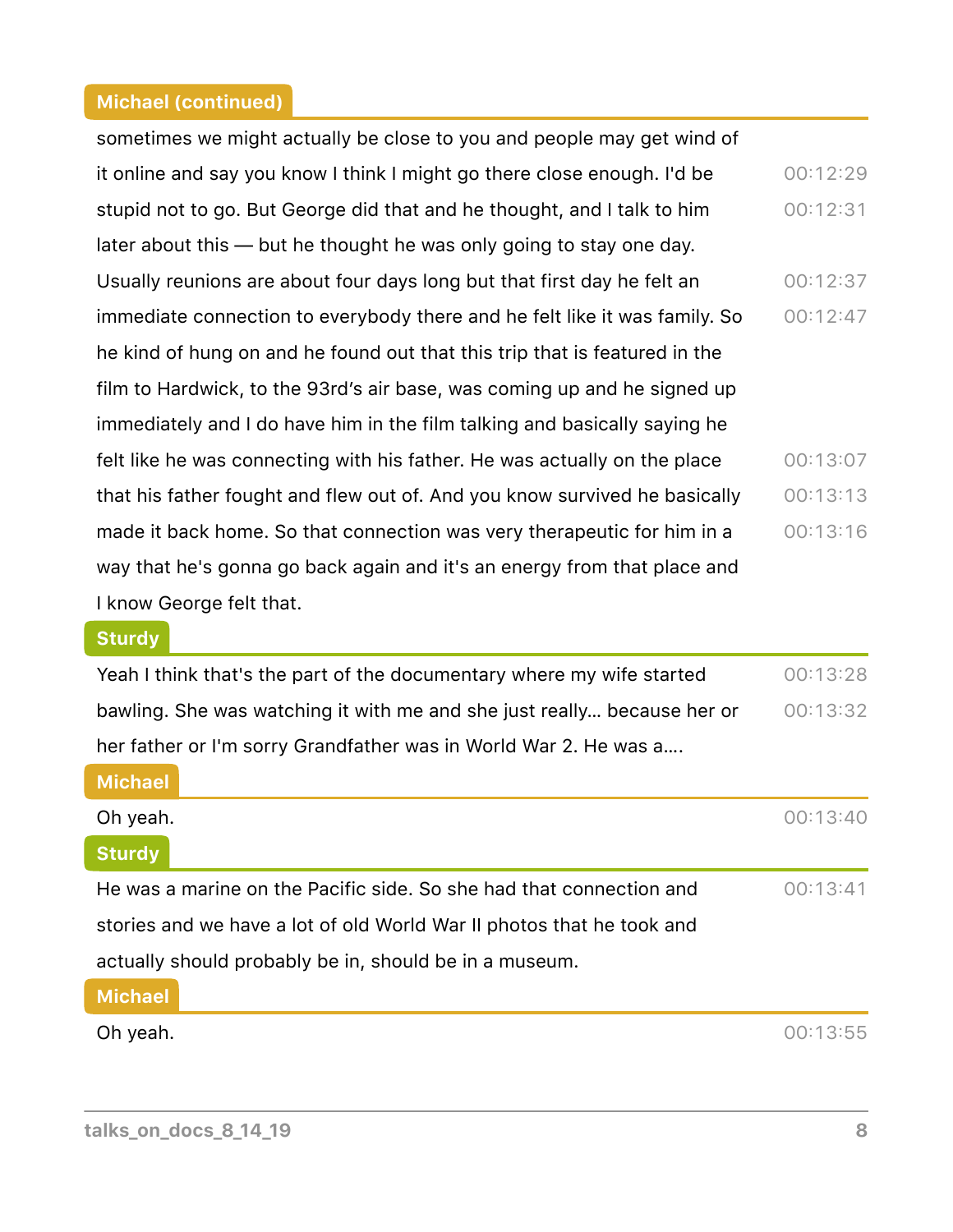# **Sturdy**

| To kind of go off with that. You guys have that one photo of the crash site  | 00:13:56 |
|------------------------------------------------------------------------------|----------|
| was that in a museum or was that something that somebody had.                |          |
| <b>Michael</b>                                                               |          |
| OK. So yeah. One of the stories where his uncle crashed on Hardwick, is      | 00:14:04 |
| that what you are talking about?                                             |          |
| <b>Sturdy</b>                                                                |          |
| Yeah. There's like the once or one photo that survived are the only known    | 00:14:09 |
| photo of the crash site.                                                     |          |
| <b>Michael</b>                                                               |          |
| Right.                                                                       | 00:14:16 |
| <b>Sturdy</b>                                                                |          |
| Do you remember if that was a museum piece or if that was something          | 00:14:16 |
| that somebody had.                                                           |          |
|                                                                              |          |
| <b>Michael</b>                                                               |          |
| So it's a funny story in the beginning. It was kind of like our historian we | 00:14:20 |
| have sort of in resident historian, in fact you see him in the film, Don     |          |
| Morrison. Not a professional historian you know — doesn't have degrees       | 00:14:29 |
| here and there but he is an enthusiast and he has started collecting over    |          |
| the years photos and films of 93rd. He had that photo in his archive but a   | 00:14:40 |
| lot of what the film is about when you really put something like this        |          |
| together and you're going to go commercial you kind of actually find and     |          |
| see if there's a real owner to these photos because if you don't then you    |          |
| could get in trouble down the line obviously. That photo I did investigate   | 00:14:57 |
| and found out that I believe is the Imperial War Museum in England, had it   |          |
| and it was under an album there sort of a collection I guess you could say   |          |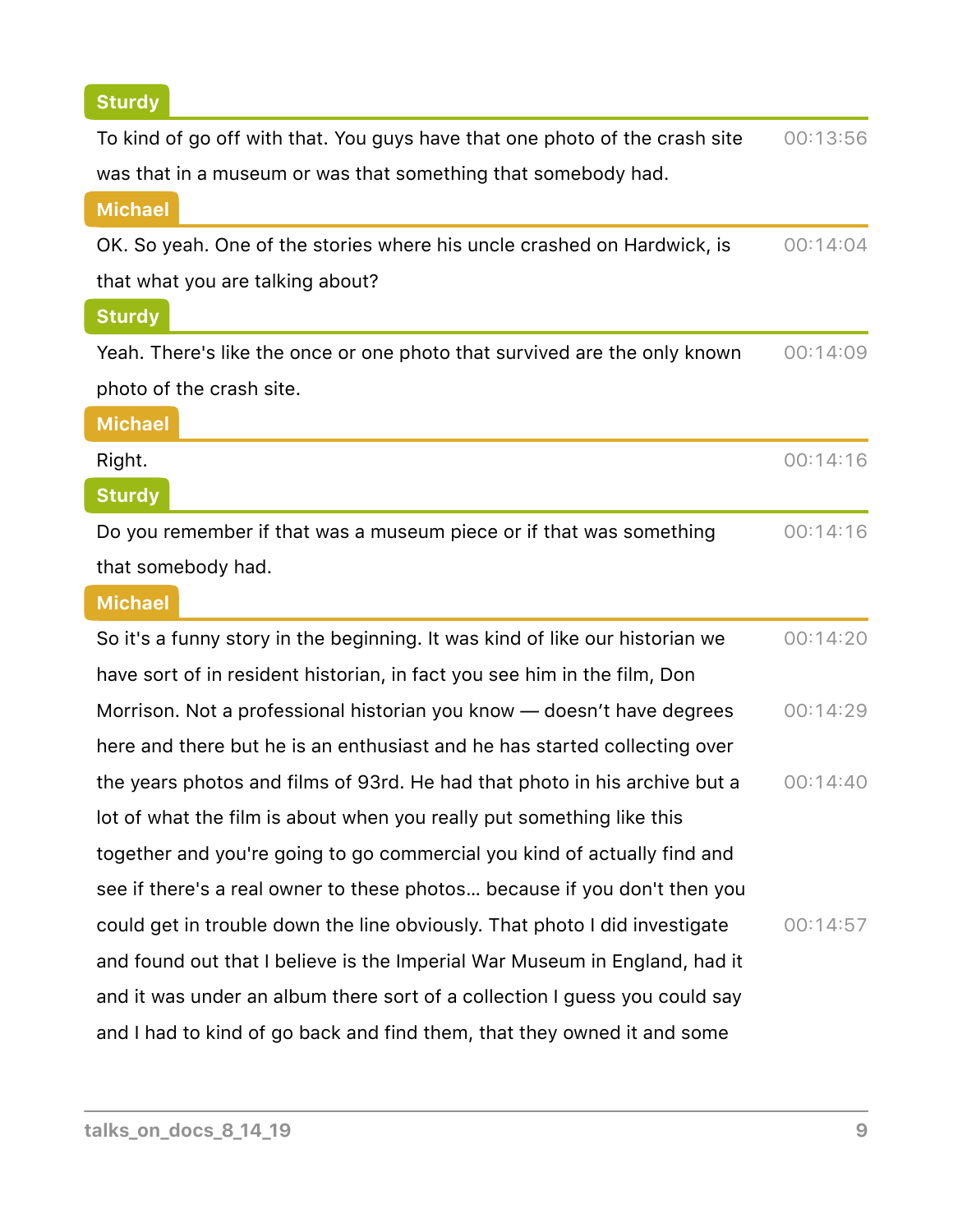| of these photos too are free and some of them are not. I have been to the   | 00:15:22 |
|-----------------------------------------------------------------------------|----------|
| National Archives here in the US and if there was a Life magazine           |          |
| photographer out on the airfield during the war taking pictures and you     |          |
| look that up online, you will probably have to get charged for it. However, | 00:15:39 |
| there are some photos which I've been lucky enough to find. We do have      | 00:15:43 |
| a photo by "Polecat" (a B 24) is one of the planes in fact, I don't know if |          |
| you remember but these guys are sort of standing and praying before         |          |
| they were taking off. That film, that photo is free. I called the National  | 00:15:54 |
| Archives and they said you can have this one. So the crash one was one      | 00:16:01 |
| where I don't believe I had to pay for it but I did find the source and we  |          |
| will give them credit so that's all they asked. But yeah that was literally | 00:16:09 |
| the only photo of that there was, there was a lot of crashes on             |          |
| Hardwick, and some people said oh yeah that's the "Marx's" crash and        |          |
| you can go online and find, and people are labeling the photos wrong.       |          |
| They're just our historian basically says no that's the crash of this one   | 00:16:21 |
| and that one isn't the only photo for the "Marx" photo.                     |          |

#### **HB**

That was, that was definitely one of the things that taught me was the old, The old footage in there. I mean there's, there's the standard FDR stuff we've seen him given his big speech and but some of the bombing runs, that... that footage from Poland. I'd never seen that was that was  $$ the couple I would say the guy and the girl walking on the street. 00:16:30 00:16:34  $00:16:44$ 

### **Michael**

**Oh yes.**  $00:16:51$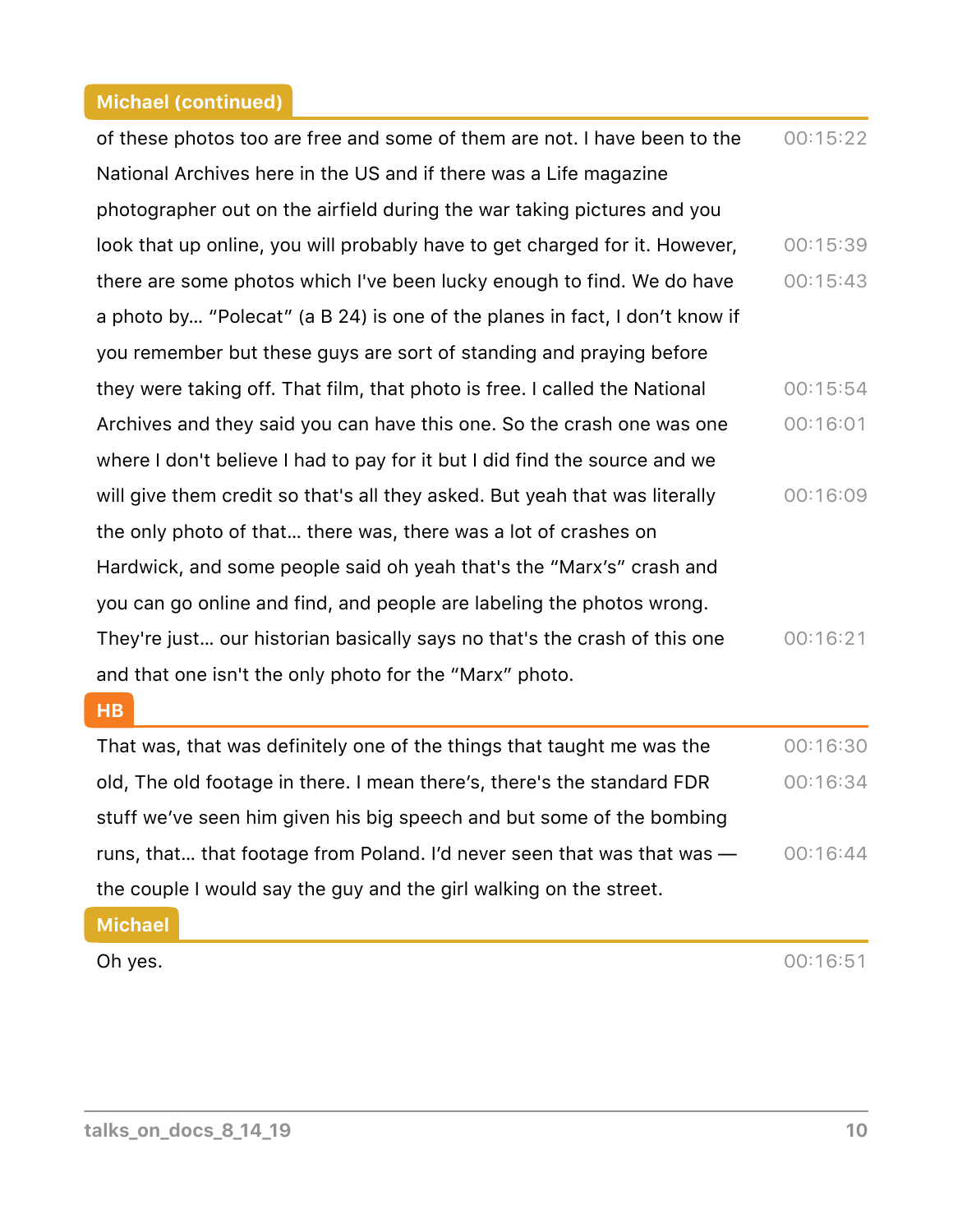That was scary just powerful. So I was kind curious you know. Same thing. I mean where you got that but you kind of answer that, so. But yeah that was something I liked. 00:16:51 00:16:56

**Michael**

I could add that because photos tend to be a little different with the film part. There is a great website and I'm not plugging them but they they did help out a lot as far as finishing some of my history bits in there, but criticalpast.com you can search the year that you're interested in and all the videos and photos will come up. They have transferred a lot of film to video or they've taken films or videos and cleaned them up. That's one way why these guys can actually charge for this stuff is that they say that they up res it, they offer HD or standard def. So I went to there for a lot of stuff. If our historian Don didn't have it I'd have to go to other sources and that, that… lot of that footage was paid for to be able to grab that stuff but some of the Hardwick stuff, believe it or not there were photographers on the base that Don knew later in life as Don got interested and these veterans were going around these reunions and they just handed him tapes and they were filmed copied over. So some of the earlier stuff in the film when you see the base or you see the guys on the base. I have a little section where people are jumping in a fire pond, throwing somebody in a fire pond, they're standing next to the plane. That's all like original footage that people shot on actual Hardwick airfield and we just happened to have that. 00:17:02  $00:17:07$  $00:17:23$  $00:17:31$  $00:17:39$  $00:17:42$  $00:18:10$ 00:18:16 00:18:23

|  |  |  | So is a fire pond literally for putting out fires. It's not for swimming? | 00:18:31 |
|--|--|--|---------------------------------------------------------------------------|----------|
|--|--|--|---------------------------------------------------------------------------|----------|

**HB**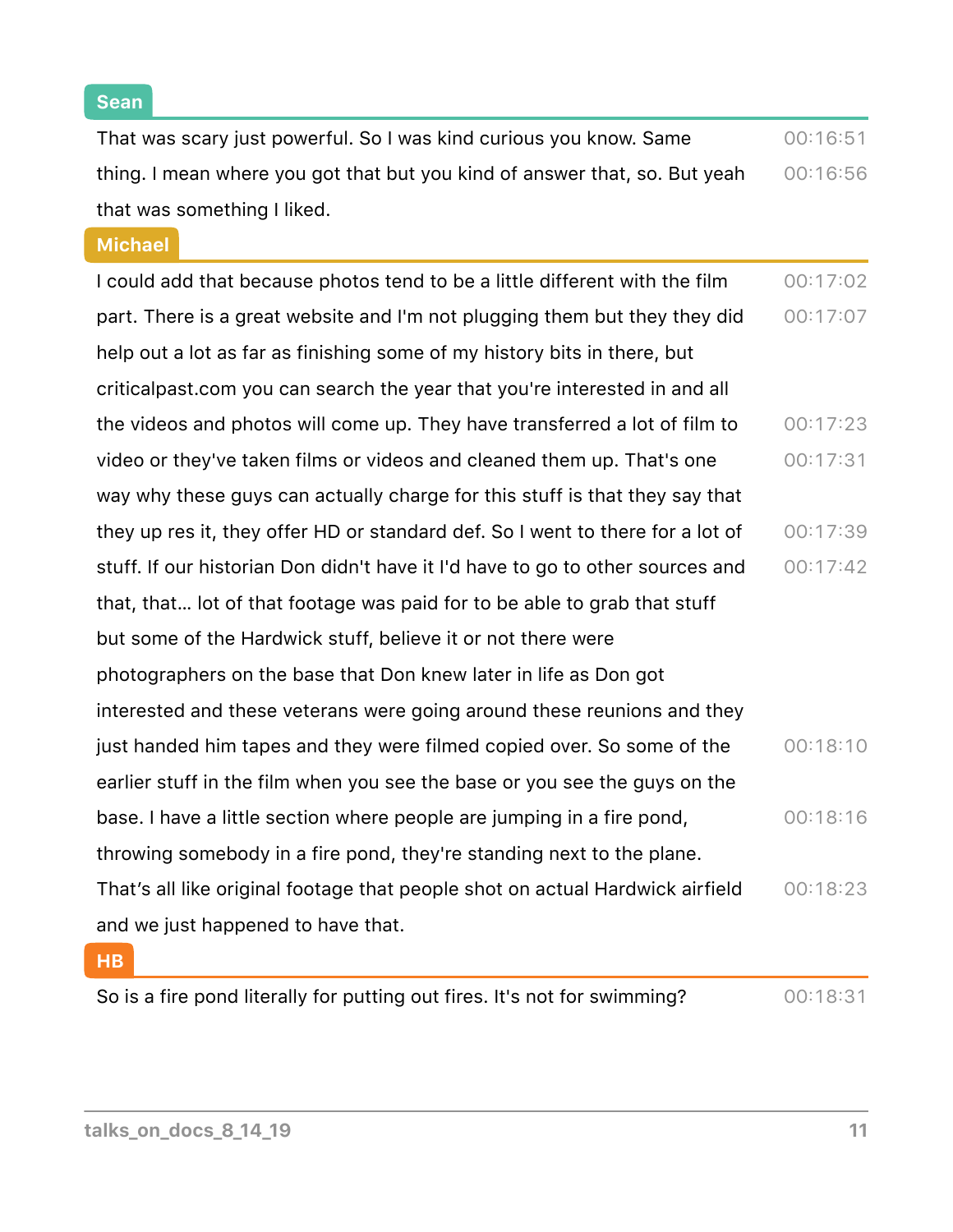### **Michael**

Yeah totally because they didn't have pressurized water close so they would grab the buckets and dig into the fire pond and go throw it on what they needed to. It wasn't like for the planes or anything but it was they were definitely stationed around the airfield a lot, the base just in case you know they needed water right away. 00:18:34 00:18:46

### **Sean**

| I was really amazed by how much local support there still is there in     | 00:18:56 |
|---------------------------------------------------------------------------|----------|
| Hardwick is that, I mean you got tons of great photos and everybody       |          |
| walking and I was amazed. Have you found that that's kind of singular to  | 00:19:07 |
| Hardwick or is that common around these airbases? Because there is a      | 00:19:12 |
| ton of airfields in England. Is that common or was that just kind of just | 00:19:14 |
| Hardwick?                                                                 |          |

### **Michael**

| So yeah I definitely tell the story of Hardwick in there and how it is today   | 00:19:17 |
|--------------------------------------------------------------------------------|----------|
| but you got to think about back during the war there about 60 air base         |          |
| during the war and they're built pretty quick. In fact I think the landowner   | 00:19:30 |
| of Hardwick, at least part of Hardwick mentions that in the sort of talk       |          |
| that he's doing with somebody and one of the huts. They had to build           | 00:19:40 |
| them quick. So you're talking about fighter bases, support bases, and          | 00:19:42 |
| bomber bases. So with that, yes today if you do some hunting, you can do       | 00:19:46 |
| it online, you can even just plop yourself right in the East Anglia section or |          |
| even down south a little bit by London, you will come upon these air           |          |
| bases and some people locals have restored them, or kept them there            |          |
| and maybe at the hut maybe it's a few buildings, original buildings and        |          |
| either landowners today have let them basically keep museums sort of           |          |
| maybe artifact building or something like that. Hardwick is one of them.       | 00:20:20 |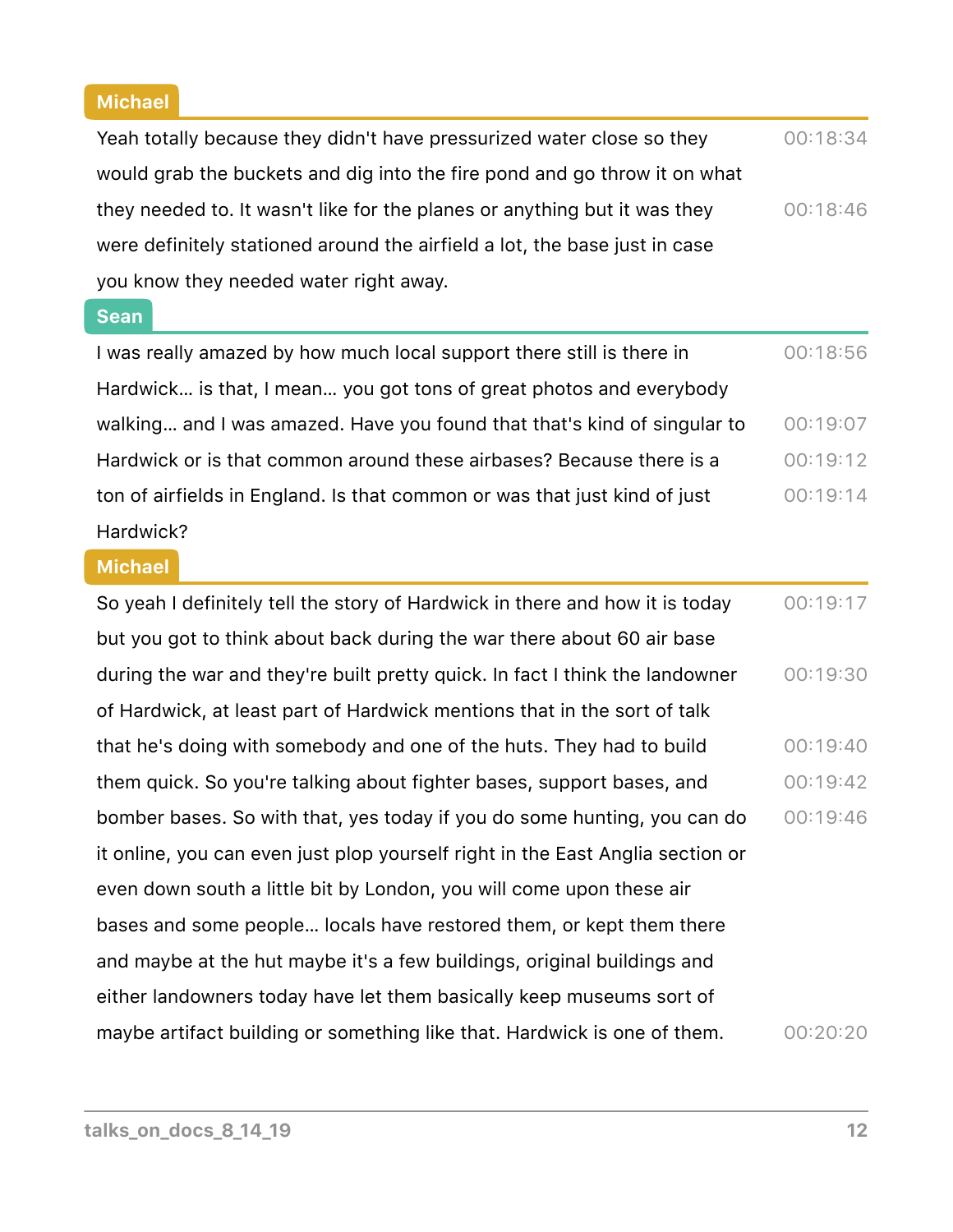You know they have a few huts there that the landowner who bought that land after the war like everybody was doing, they basically had a war, built the bases. The war was over and the farmers came back and they kind of bought up the land and started farming. That's what they started doing. So yes you can go around. My, my grandmother who her husband was my grandfather who was in the war, she has a cousin that was in the 100th Bomb Group and that was a B 17 bomb group. It was known as a bloody one 100th because they had a lot of casualties. They were at an airbase Thorpe Abbotts and that base is still active as a museum. They restored the tower. The tower at Hardwick was torn down but the tower at Thorpe Abbotts it was still there. They kind of have part of the museum in the tower you can actually walk in it. I mean this is the tower. This is the one that was back during the war. So it's pretty cool they have some big huts there and I believe one of the bomb groups, I think it's gonna be the 100 Bomb Group, I believe Spellberg and Hanks are doing another HBO mini series and I believe it's based on a book called Masters Of The Air and I believe the 100th will be featured in that. But yeah these places are there you get a car and rent, rent a car and drive around you can hit probably at least five or six air bases within you know a full day of just touring and their museums will be open. You know you can look at the times and then you can… It's kind of cool because every bomb group has its own history and every little area that you'll go to they offer something different each time. So yeah the one at Hardwick is great. That's why I always go back. 00:20:21 00:20:31 00:20:37 00:20:38 00:20:53 00:20:57 00:21:05  $00:21:07$  $00:21:12$ 00:21:16 00:21:20  $00:21:42$ 00:21:56 00:22:09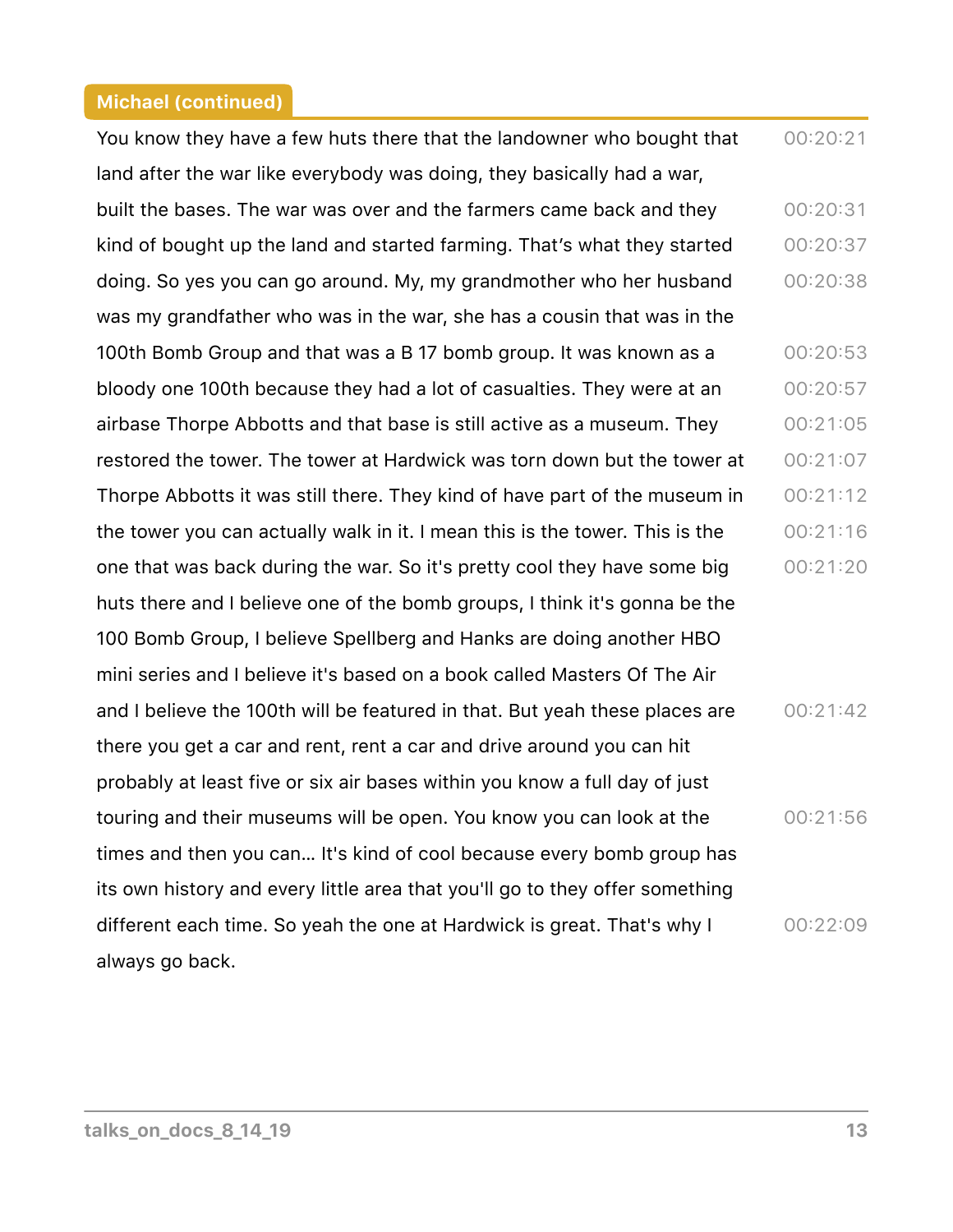| Well one thing I was wondering about related to those planes you were       | 00:22:12 |
|-----------------------------------------------------------------------------|----------|
| saying and some of the old buildings, you used some CGI, CGI in there.      |          |
| <b>Michael</b>                                                              |          |
| Yeah.                                                                       | 00:22:20 |
| HB                                                                          |          |
| And I kind of wondering how you decided to do that. How did you, how        | 00:22:20 |
| did you do that? Did you do that yourself or you had somebody you were      | 00:22:24 |
| able to hire?                                                               |          |
| <b>Michael</b>                                                              |          |
| That's a real I'm glad you asked that question. Really good question. I     | 00:22:26 |
| like when we get a little techie.                                           |          |
| <b>HB</b>                                                                   |          |
| (laughs)                                                                    | 00:22:33 |
| <b>Michael</b>                                                              |          |
| So the idea for the beginning just the idea for this film in general was    | 00:22:33 |
| the before and after and the historian of the group - when I talk to the    |          |
| historian about making the film I was kind of like you know you have so     |          |
| many photos and I've been to Hardwick once, why don't we do this. Why       | 00:22:53 |
| don't we have this in the film, this before and after thing. I can't let's  | 00:22:56 |
| actually go to the spot where that photo was taken and do that before       |          |
| and after. So then it sort of popped in my head you know with drones        | 00:23:02 |
| today and obviously the best way to get this overview is are these          |          |
| drones I guess to fly around Hardwick. And then I said wait we are right at | 00:23:13 |
| the end of one of the existing runways. What would this look like back      | 00:23:19 |
| during 1944? There would probably be hangars over here. There would         | 00:23:24 |
| be hardstands over here that the planes were parked at. Planes would be     | 00:23:32 |

**HB**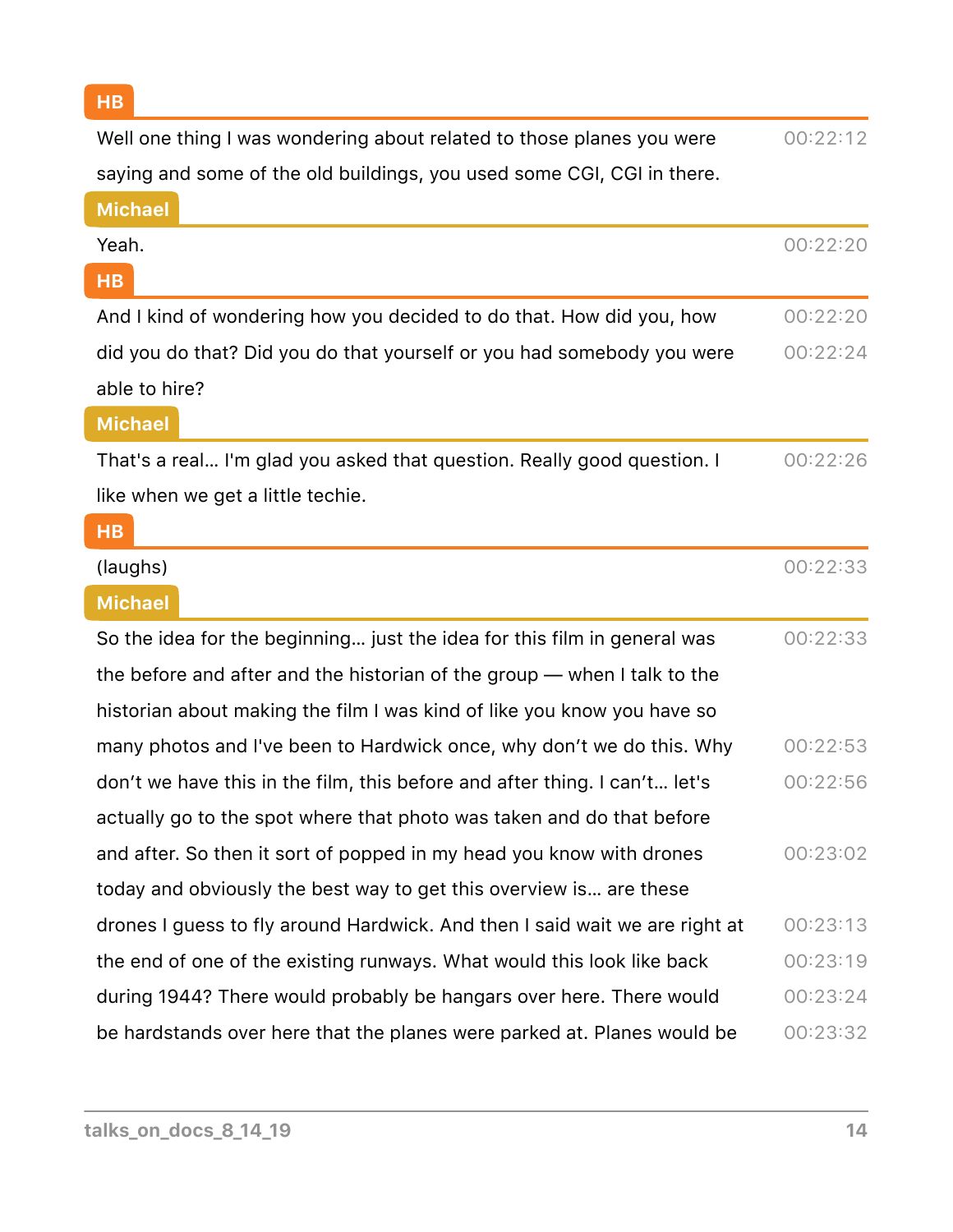| going down this runway. So I got the shot first. I didn't know if I could pull | 00:23:34 |
|--------------------------------------------------------------------------------|----------|
| it off but I got the shot. We were there in 2015 and got that shot and then    | 00:23:39 |
| I brought it back to a friend of mine who works on a lot of Marvel stuff for   |          |
| Netflix he it was really, really deep into the, the correct, you know          |          |
| software that you need to use and I said can you pull this off. I said you     | 00:24:00 |
| might have fun with this shot. So he went back and recreated the base          | 00:24:02 |
| basically with his software and he plopped the tower where the tower           |          |
| needed to be. He put planes in there. He put all the buildings. He             | 00:24:13 |
| basically I gave him a map of what Hardwick looked like, an overview           | 00:24:16 |
| like a bird's eye and he went and popped everything in. So in theory on        | 00:24:23 |
| his software you can actually zoom over to the tower and see the tower.        |          |
| You could zoom over to one of the hangars and see it. But my part was he       | 00:24:28 |
| had to put the camera back where my drone was and he mimicked and              |          |
| tracked the exact drone shot basically. And any weaves left and right the      | 00:24:42 |
| tracking matched that. So at some point we dissolve to what 1944 would         | 00:24:47 |
| look like. And that was that shot. He did it somewhere halfway in the          | 00:24:52 |
| drone drone shot. So yeah I think it's a great shot.                           | 00:24:56 |
| HB                                                                             |          |
| Yeah, Those are awesome. Those are some of the things that really just         | 00:24:59 |
| bring it home like OK there it is now and then holy cow that's the way it      |          |
| was then. It's right there it really is you know just as you're describing it  | 00:25:05 |
| and the pictures are showing you.                                              |          |
| <b>Michael</b>                                                                 |          |
| Yeah. And it's and again it's accurate to where you know that angle at         | 00:25:11 |

least, it's accurate to where those buildings were and the actual other two runways come back in if you do watch it again. We've only got one runway  $\qquad$  00:25:22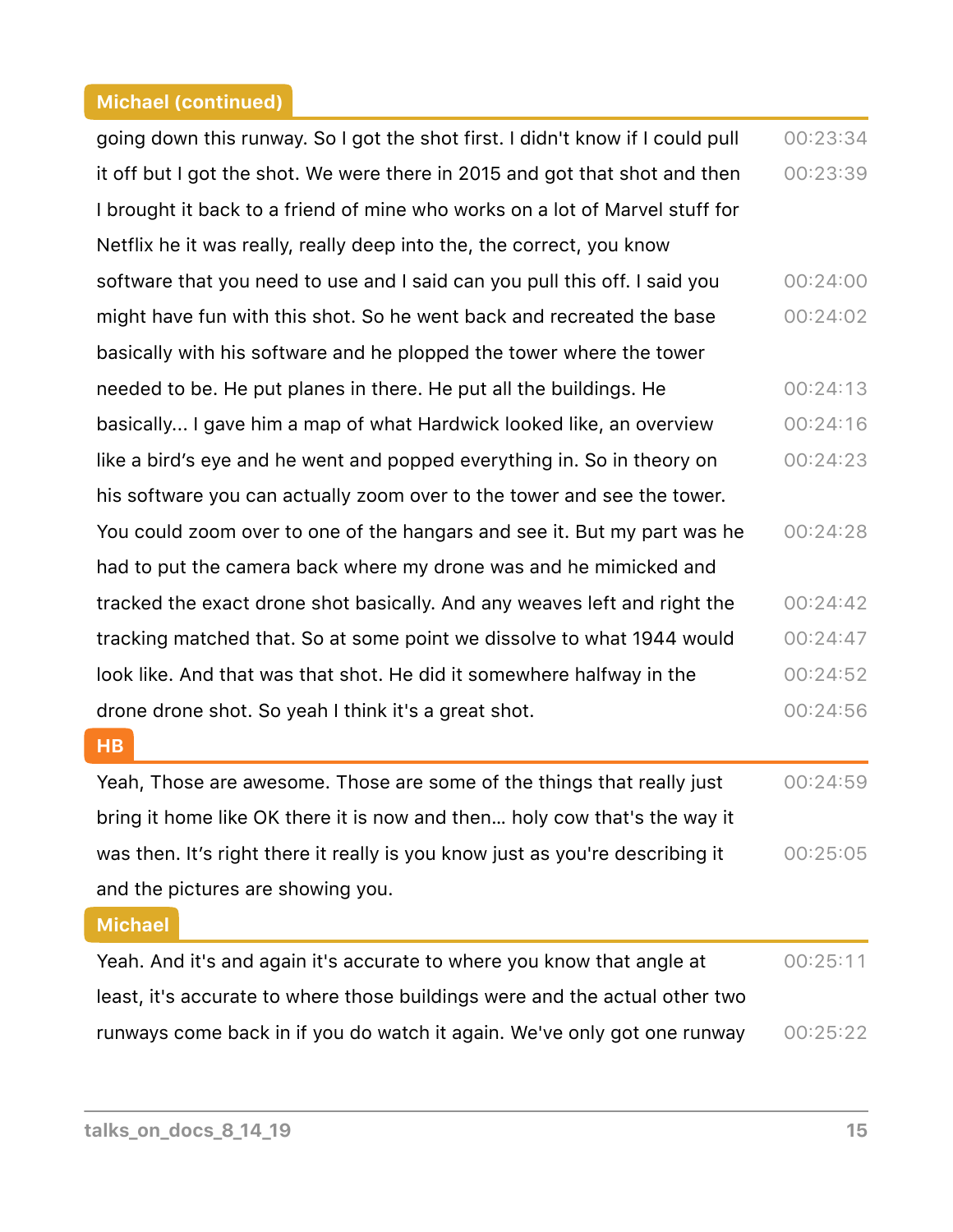| left and Hardwick but the two other runways come back in and the             |          |
|------------------------------------------------------------------------------|----------|
| perimeter track actually comes back in as well. So it's kind of cool to see  | 00:25:31 |
| that perspective.                                                            |          |
| <b>Sean</b>                                                                  |          |
| That's a great shot it's real powerful for sure.                             | 00:25:34 |
| <b>Sturdy</b>                                                                |          |
| I'm glad you brought that up HB. That's a great question. It's one that,     | 00:25:37 |
| one of those things I really enjoyed as well too.                            |          |
|                                                                              |          |
| There's some footage of being actually in the bomber. Did you get the        | 00:25:44 |
| chance to be in the bombers and fly or were the cameras just set up and      |          |
| you had to retrieve them afterwards?                                         |          |
| <b>Michael</b>                                                               |          |
| No I actually shot all those shot up in the front of the film sort of the I  | 00:25:53 |
| guess sort of the opening of the film with the narration and then what       |          |
| was inspiring for that was we actually had a veteran and I think I said in   |          |
| the titles up front there where he went back 30 years after the war sort of  |          |
| walked around Hardwick. I kinda of took his that article was in the, the     | 00:26:14 |
| newsletter for the 93rd back then. So I sort of took it cut it down a little | 00:26:21 |
| bit and plopped it over these shots. Yeah. Wear you're inside a B 24.        | 00:26:26 |
| <b>Sturdy</b>                                                                |          |
| Yeah.                                                                        | 00:26:29 |
| <b>Michael</b>                                                               |          |
| And all those shots, even though the sound was there the plane was           | 00:26:29 |
|                                                                              |          |
| basically parked on the ground. But I was able to be in there and actually   | 00:26:37 |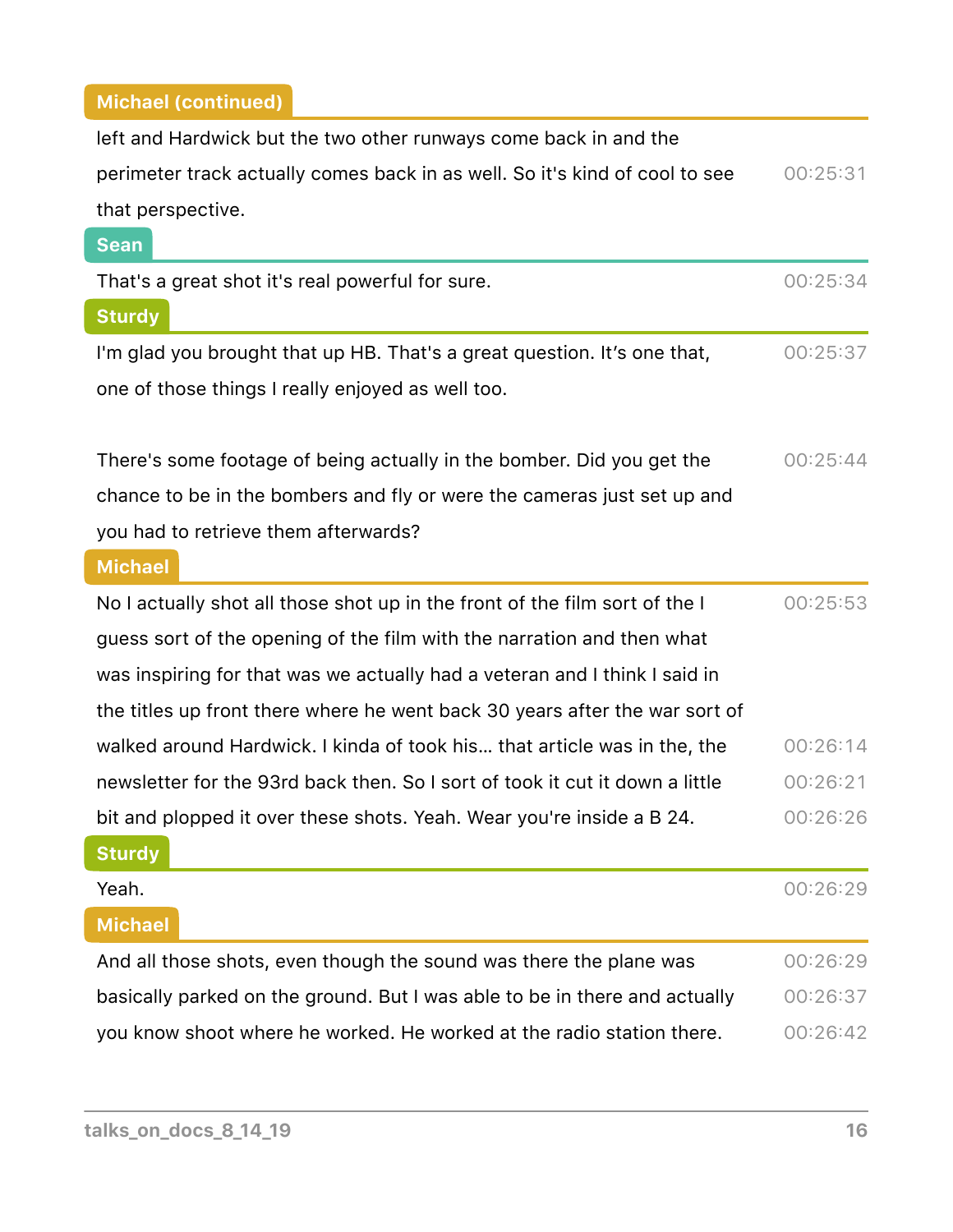| Right. Right there in that seat where the radio is. That was his spot. So I   | 00:26:44 |
|-------------------------------------------------------------------------------|----------|
| knew that I needed to get in there. There's a great company called the        | 00:26:50 |
| Collings Foundation which tours with a B 24, a B 17, B 25 and a P 51          |          |
| fighter. They actually once spring starts they will tour from state to state  | 00:27:02 |
| city to city with these planes from the war. And I've seen them once up       | 00:27:10 |
| younger when they did it and then I was like You know what as I'm reading     |          |
| this article I have got to get into their B 24 and do this because most of it |          |
| is sort of inside that plane. So I found out where they were going to be      | 00:27:28 |
| and I went and met them and they said no problem, come on out. Shot           | 00:27:34 |
| the inside. they were actually go into another city so I booked a hotel and   | 00:27:35 |
| they were going to go to Savannah, Georgia from South Carolina,               |          |
| Columbia to Savannah, Georgia. I jumped in and took a ride and basically I    | 00:27:43 |
| did get some of the shots out the window but everything you sort of see       |          |
| before and after that it was parked on the ground and just got the shots      |          |
| that way.                                                                     |          |

#### **Sean**

| That's cool. There's there's I know a B 17 flies in for we've got air races    | 00:27:57 |
|--------------------------------------------------------------------------------|----------|
| in the fall here and there's some P 51s and a B 17 flies in. It's breathtaking | 00:28:07 |
| seeing those things fly still.                                                 |          |

### **Michael**

Oh yeah great and there's only two B 24s that are flying today. One down in Dallas at the Commemorative Air Force museum down there the other B 24 is with the Collings Foundation which they're mainly, there station up in Massachusetts during the winter but then they do their traveling. 00:28:10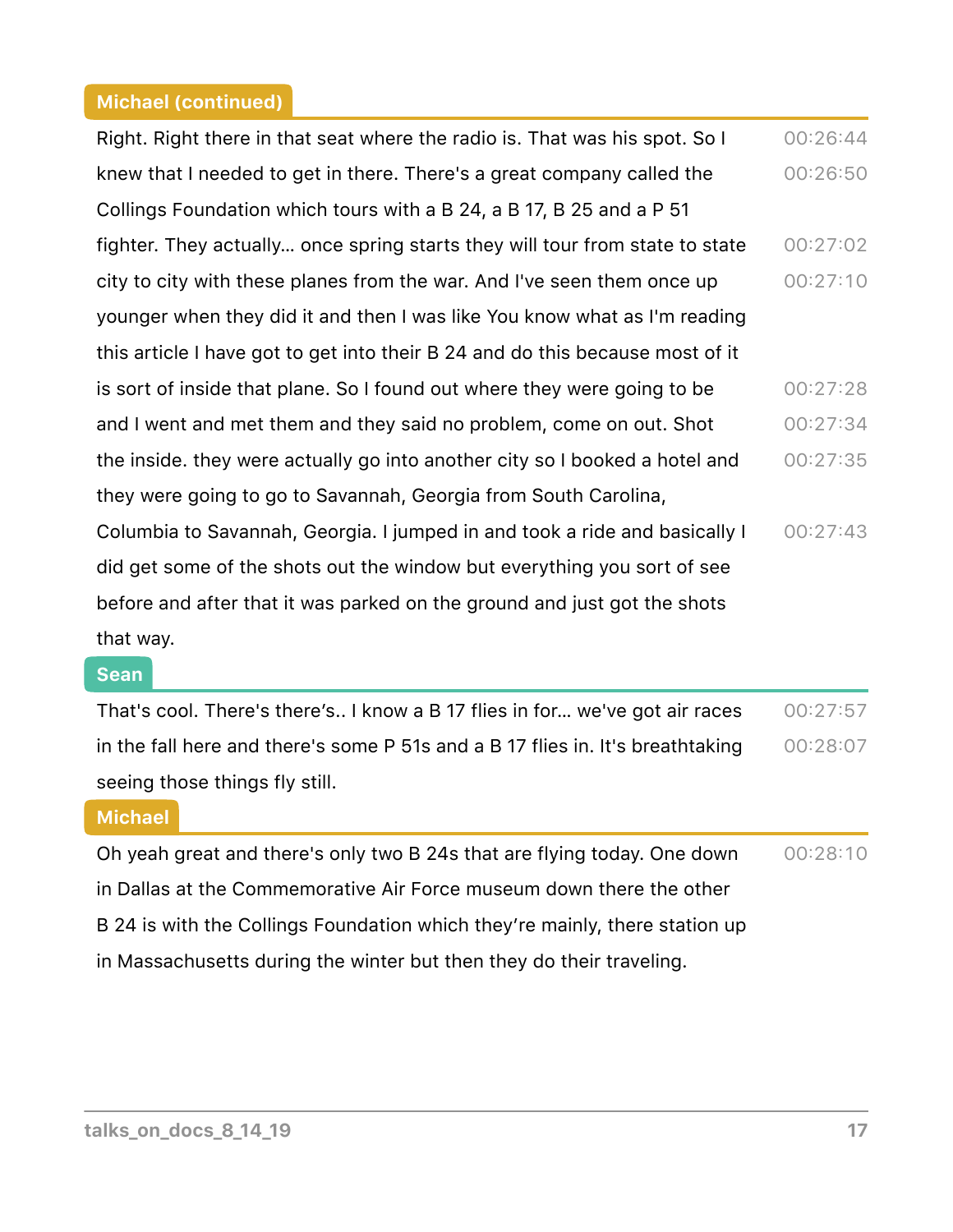$\overline{\phantom{a}}$ 

| So I thought it was great. You had Helen's story in here to get a female        | 00:28:27 |
|---------------------------------------------------------------------------------|----------|
| perspective. You know you don't hear a lot of female perspective on world       | 00:28:32 |
| war II. Was it hard getting that story in here or was it just kind of luck that | 00:28:35 |
| you happened upon it.                                                           |          |
| <b>Michael</b>                                                                  |          |
| I got to tell you when I first started the documentary I knew that we had       | 00:28:42 |
| veterans going to the reunion and I'm sure there's other bomb group             |          |
| reunions where there's another kid that grabs his camera and says hey           |          |
| can I interview you. So that's the way this documentary started. And then       | 00:28:57 |
| two years went by and I had one idea for a project and then another and         |          |
| then I was like I think, yeah I think we need to make a bigger documentary      |          |
| here. The historian got involved so I've got to tell you from the beginning I   | 00:29:11 |
| really had no idea what the film was going to be. I just knew I had these       | 00:29:19 |
| great interviews of these veterans but then this trip to Hardwick came up       |          |
| and I had been obviously to Hardwick before with my grandfather but this        |          |
| time I was gonna go by myself and I was gonna go with another group of          |          |
| people and I said we've got to document this we've got to document              |          |
| these, these this next generation going. So with that I started meeting         | 00:29:41 |
| the people actually on the tour at Hardwick. I never knew them                  | 00:29:47 |
| beforehand. I did know George who I knew him from that one reunion that         | 00:29:50 |
| I mentioned before. I didn't know Gail who is the daughter of Helen that        | 00:29:57 |
| you're talking about. And I did know John Marx because he is the vice           | 00:30:02 |
| president of the group. But I never got into his story really big so. On the    | 00:30:06 |
| trip I started, I started figuring out on scene who is going to be in this      |          |
| documentary. I mean you have to have a focus otherwise this is going to         | 00:30:16 |
| be some sort of travel log and that can be boring. So I got to know Gail.       | 00:30:22 |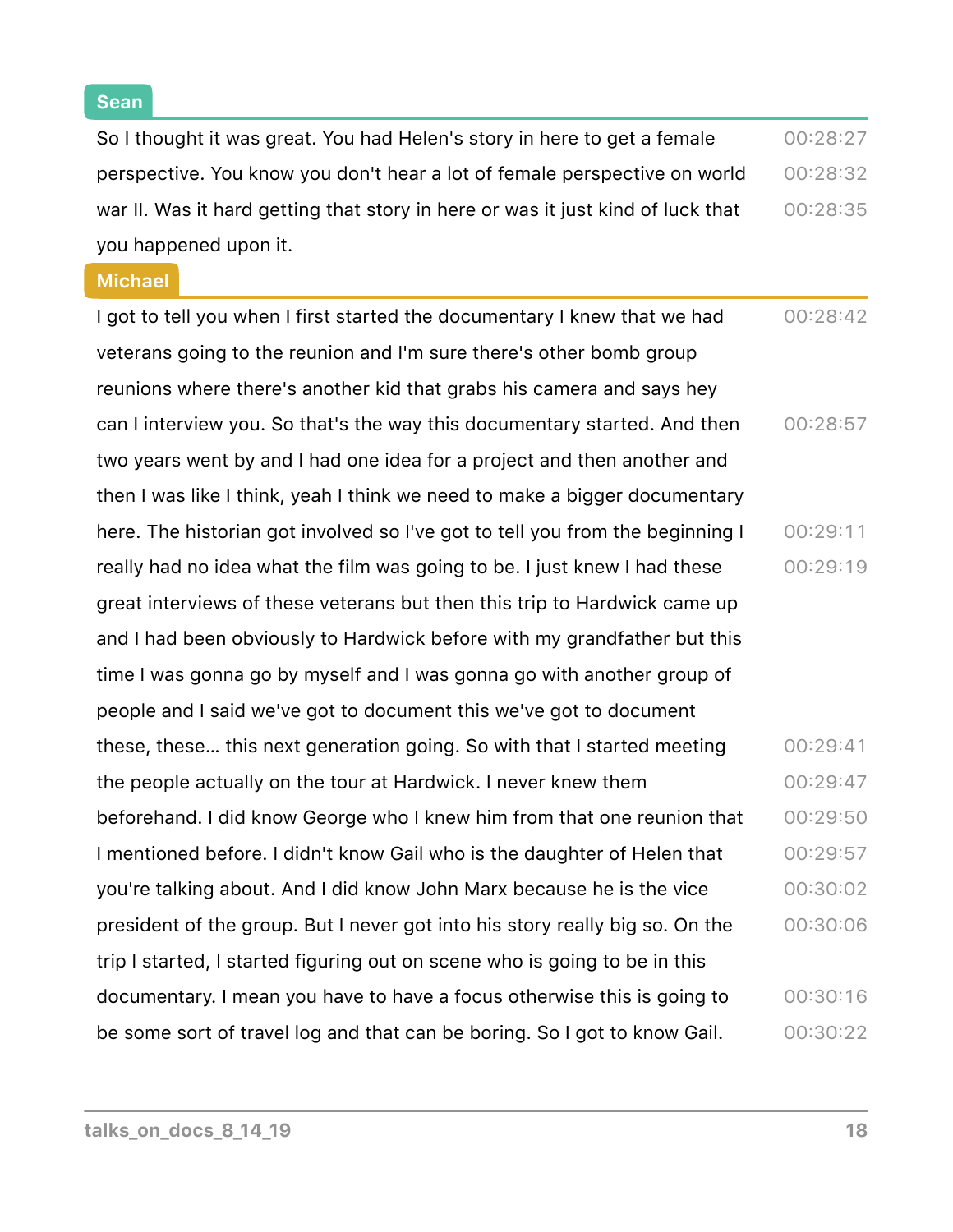| Gail started telling me her story while were on the trip and she said oh     | 00:30:24 |
|------------------------------------------------------------------------------|----------|
| yeah I've got letters my, my mom would write these letters back home to      |          |
| her mom all the time. I was like wait you got letters. Oh yeah. My           | 00:30:35 |
| parents and I don't want to give this part away and I won't spoil it but     |          |
| she obviously has a great story about her parents too. So that's what        | 00:30:45 |
| really started going. So once I was done with the trip I sort of was like I  | 00:30:48 |
| gotta go, I got to go to Gail's house and I've got to have her sit down and  |          |
| interview her. I did get a quick interview during the trip but it wasn't     | 00:30:59 |
| enough. I need to go down and say alright let's start from the beginning.    | 00:31:02 |
| Tell me what you know. So her main interview is in her living room           | 00:31:05 |
| basically in Missouri. And that was done because I just needed that detail.  | 00:31:11 |
| And then I started going back to every other person and said, alright John   | 00:31:16 |
| Marx has a great story about his uncle, George can be this small little      |          |
| thread that goes through the film. And let me go back and get George. I      | 00:31:27 |
| have these veteran interviews so eventually I started pulling it all         |          |
| together. But Gail and Helen, Helen being the mother that was in the Red     | 00:31:33 |
| Cross during the war powerful stuff. I mean you just you know you've,        | 00:31:41 |
| you've maybe heard these stories before and you've seen them in other        |          |
| ways. But I was happy to have one for my film that wow this is a story       | 00:31:46 |
| that the 93rd owns. I can use this, we can use this for this documentary.    | 00:31:52 |
| So I was very excited about that. And the letters on top of that were just a | 00:31:55 |
| complete bonus. And then getting the actor to be able to read the letters    | 00:32:00 |
| like it is her mother back during the 40s, can't get better in that.         |          |
| <b>Sturdy</b>                                                                |          |

| To kind of go behind the curtains how long did this production go for | 00:32:08 |
|-----------------------------------------------------------------------|----------|
| you from starting all the way to putting it in the can? How long of a | 00:32:17 |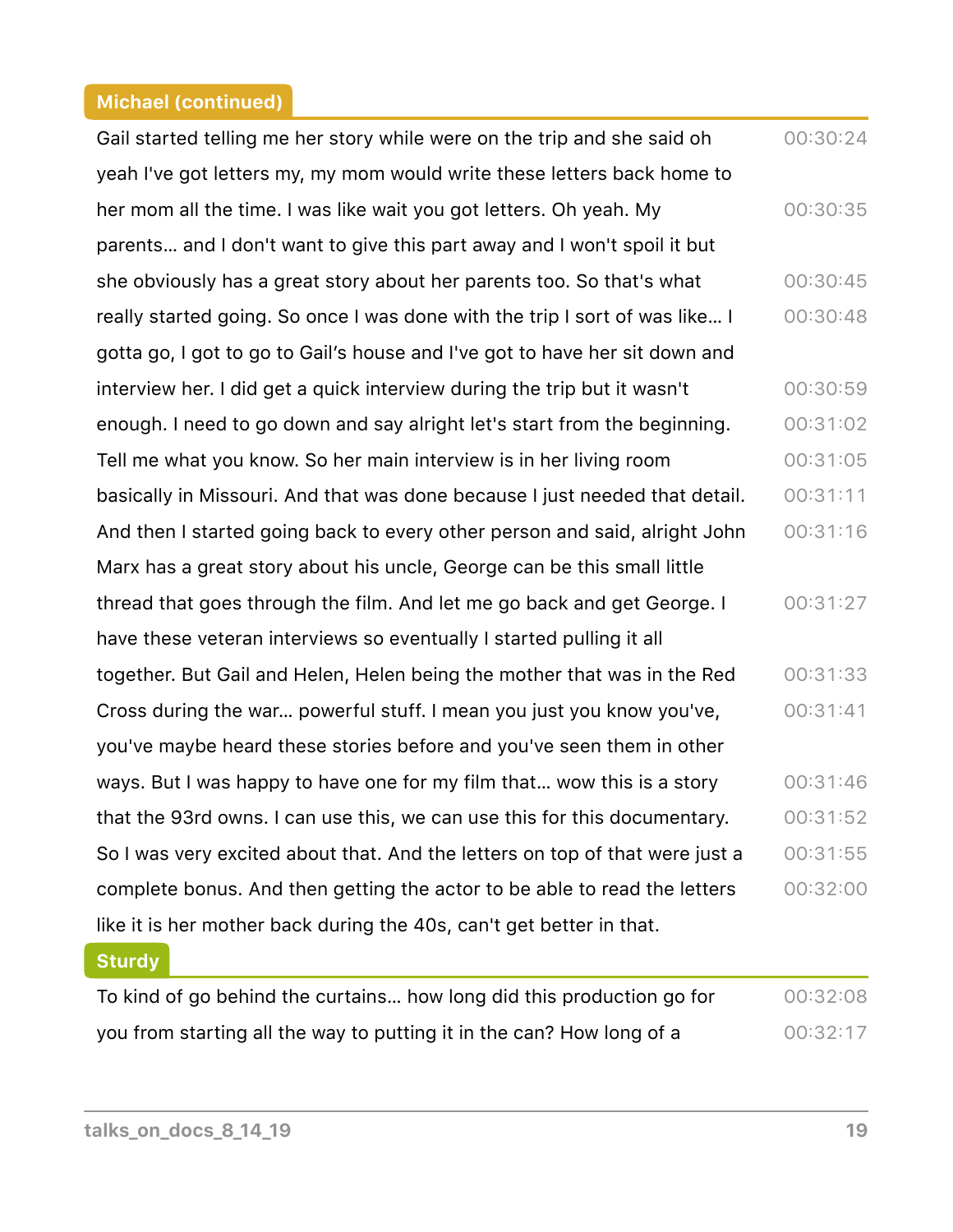#### process was that for you?

#### **Michael**

Yeah. So they came up with the idea if you really want to be honest with it it came up, the first idea came up in 2013 that, that was when they're like we're thinking of doing something and when they have their reunions people get up and sort of do reports and there's a business meeting and then the historian and myself got up there basically and said yeah we're interested in doing it. So they approved a few thousand dollars for research and then 2014, they were like I think we're gonna do this. Can we get the more money approved. And they approved \$10,000 because in 2015 is when we were going to take the trip to Hardwick and that was the money that we needed to basically document that. So 2016… 15 into 16 I put up the opening that you saw in that B 24 and it was about seven minutes originally, the original cut and people saw it at the next reunion and they just started handing money over. Every… all the members were like Let's do this let's make this thing. So I would say for the next three years after that I was editing. And fast forward to the top of this year is when I started really locking the cut in. The original cut used to be 93 minutes long. Believe it or not ninety third, ninety three. But I knew that I had to cut it down and it's currently 73 minutes. It happens. That's natural and you get a lot of stuff and you just sort of figuring out your story. But I am finding that the shorter length for the feature… people like to hear that. They like to... they can program it. They can have you talk at a presentation. They can play the film and you can do a Q and A afterwards. I'm finding out that the 73 minute mark and around there is very good for people to be able to show this thing. So yeah that's a little bit of about the  $00:32:19$ 00:32:42 00:32:48 00:32:49 00:33:00  $00:33:15$  $00:33:18$ 00:33:23 00:33:30 00:33:34 00:33:42 00:33:47 00:33:53 00:34:00 00:34:03  $00:34:11$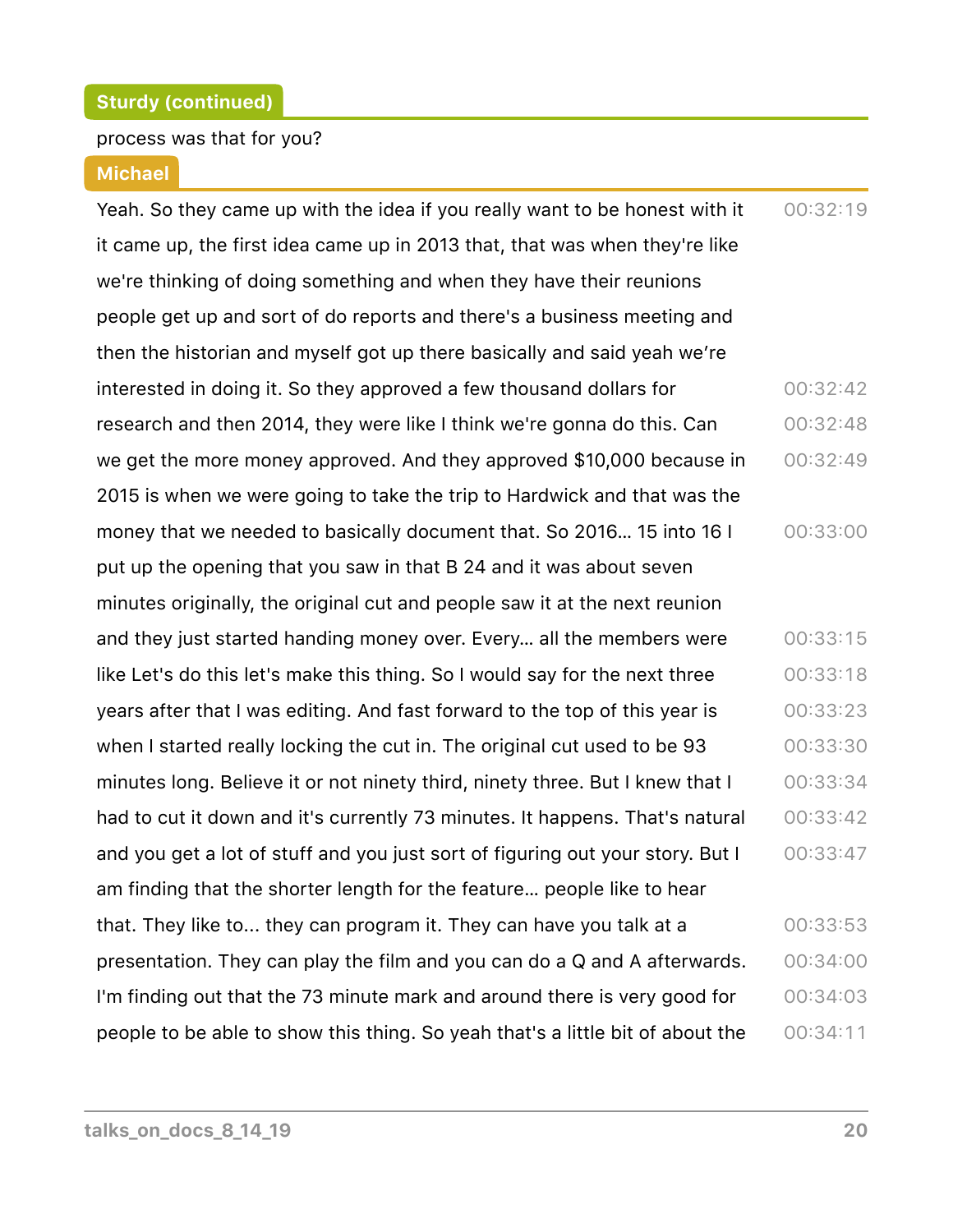#### timeline.

#### **HB**

| So yeah I mean the time frame doesn't seem too, too off from a lot that | 00:34:14 |
|-------------------------------------------------------------------------|----------|
| we've seen before but I was kind of wondering and if it's too inside    |          |
| baseball for the doc let me know. But did you find anything else more   | 00:34:23 |
| about Colonel Ted Timberlake and has his story and I thought I caught a |          |
| snippet of them talking about him during one of the big low bomb runs.  |          |
| He was kind of interesting to me.                                       | 00:34:39 |

#### **Michael**

Yeah. Ted Timberlake… and when you talk about the group and sort of the chronology of the 93rd Bomb Group and again every bomb group is going to add the chronology the 93rd is the oldest B 24 group that was in there during the war. So they were over there in '42 and Ted Timberlake was a big was a part of that from the beginning and he knew that he was going to go over and run this bomb group. So a lot of the early people that went over they were connected to Ted Timberlake big time, like he was their man. And even back then early on in the war, all the crews basically had their plane and that's where kind of the naming of the planes came up like this is our plane we fly this plane. This is what we named our plane. Some of the planes were named after the pilot. There was maybe some funny story within the crew that you know the plane got named so. But during that time Ted ran, ran the whole show. And he did for awhile and it was one of those things where, I think he went on for like a year, year and a half, two years almost but he would then get promoted and he got promoted to 20th Bomb Wing Commander which was I think, I think it was four groups three or four groups that he was in charge of at one point. So 00:34:42 00:35:01  $00:35:14$ 00:35:23 00:35:36 00:35:41 00:35:47 00:35:51 00:36:13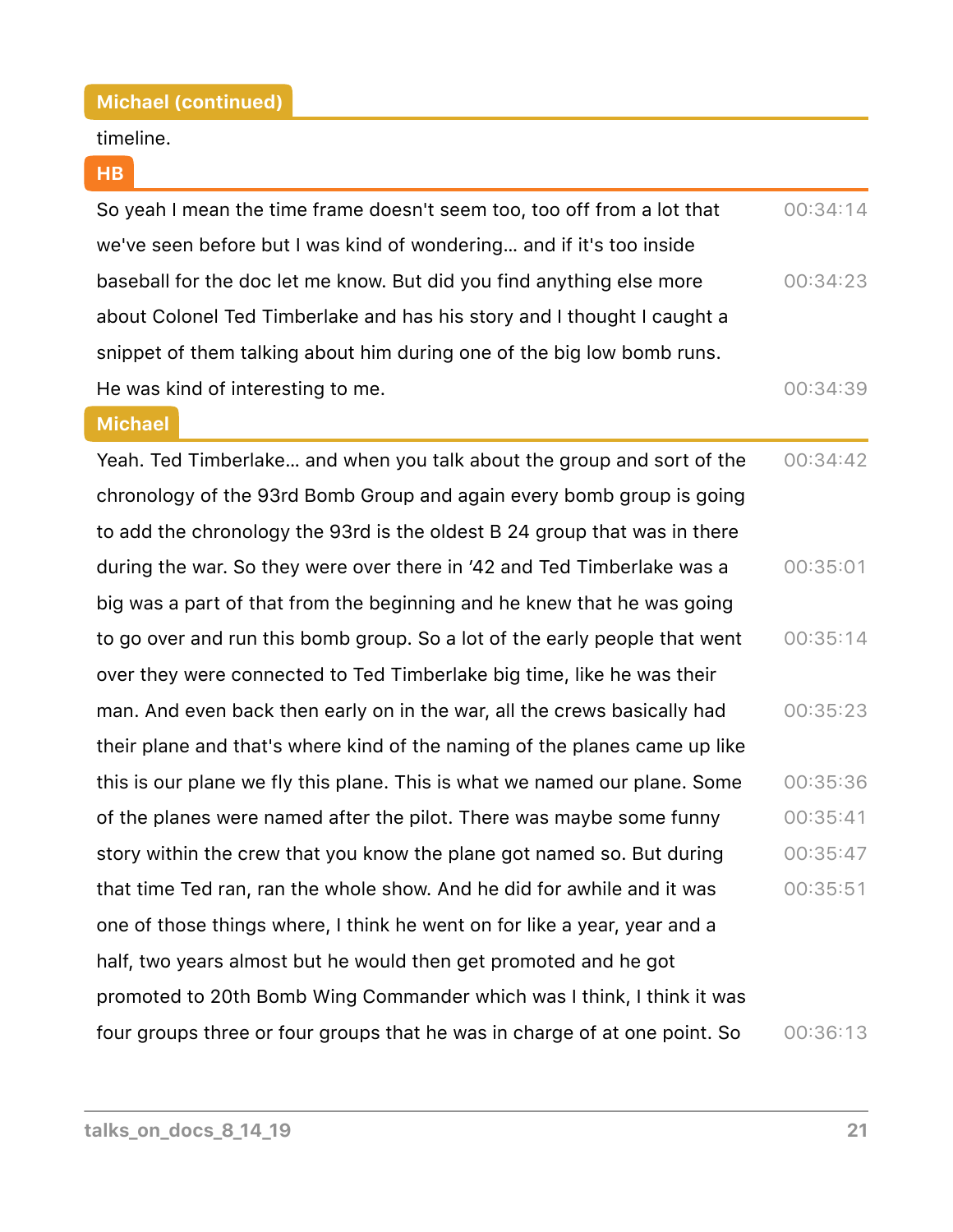$\sqrt{2}$ 

ſ

| he kind of left the 93rd and became in charge of you know three or four     |          |
|-----------------------------------------------------------------------------|----------|
| bomb groups. But his story is interesting. You know we do have a book       | 00:36:20 |
| called Ted's Travelling Circus and that, that really does go into a lot of  |          |
| detail of sort of his timeline throughout the group and past that and the   |          |
| war. Yeah I mean you're talking about big stuff. I mean they had the        | 00:36:37 |
| Ploesti raid that they did over Romania that he was a part of.              |          |
| HB                                                                          |          |
| Did he fly? Did he actually fly.                                            | 00:36:45 |
| <b>Michael</b>                                                              |          |
| He did fly. He was a pilot. Yeah he would he would go up and be a lead      | 00:36:48 |
| plane and the lead plane usually would go to Target and find the target     |          |
| and then if they dropped bombs the other planes in the element would        |          |
| drop their bombs. So lead plane was pretty big. But yes he would fly and    | 00:37:06 |
| he would be out there with them. He did three tours to Africa with them. I  | 00:37:11 |
| think definitely he did the first two and had to check on the third one but |          |
| you know that's one of the reasons why they, why they called the group      |          |
| Ted's Travelling Circus because at the time that he was in charge of the    |          |
| group they traveled all over the place. And I do mention that in the film   | 00:37:27 |
| and that's, that was pretty rare. I mean they had the 15th Air Force. They  | 00:37:31 |
| had the 9th Air Force down there already but the 93rd was asked to leave    |          |
| Europe and go down south basically. And they already had B 24 untis         | 00:37:43 |
| down there but the 93rd with their first and they kind of had their act     |          |
| together so they would always call the 93rd and say come on down we         |          |
| need your help.                                                             |          |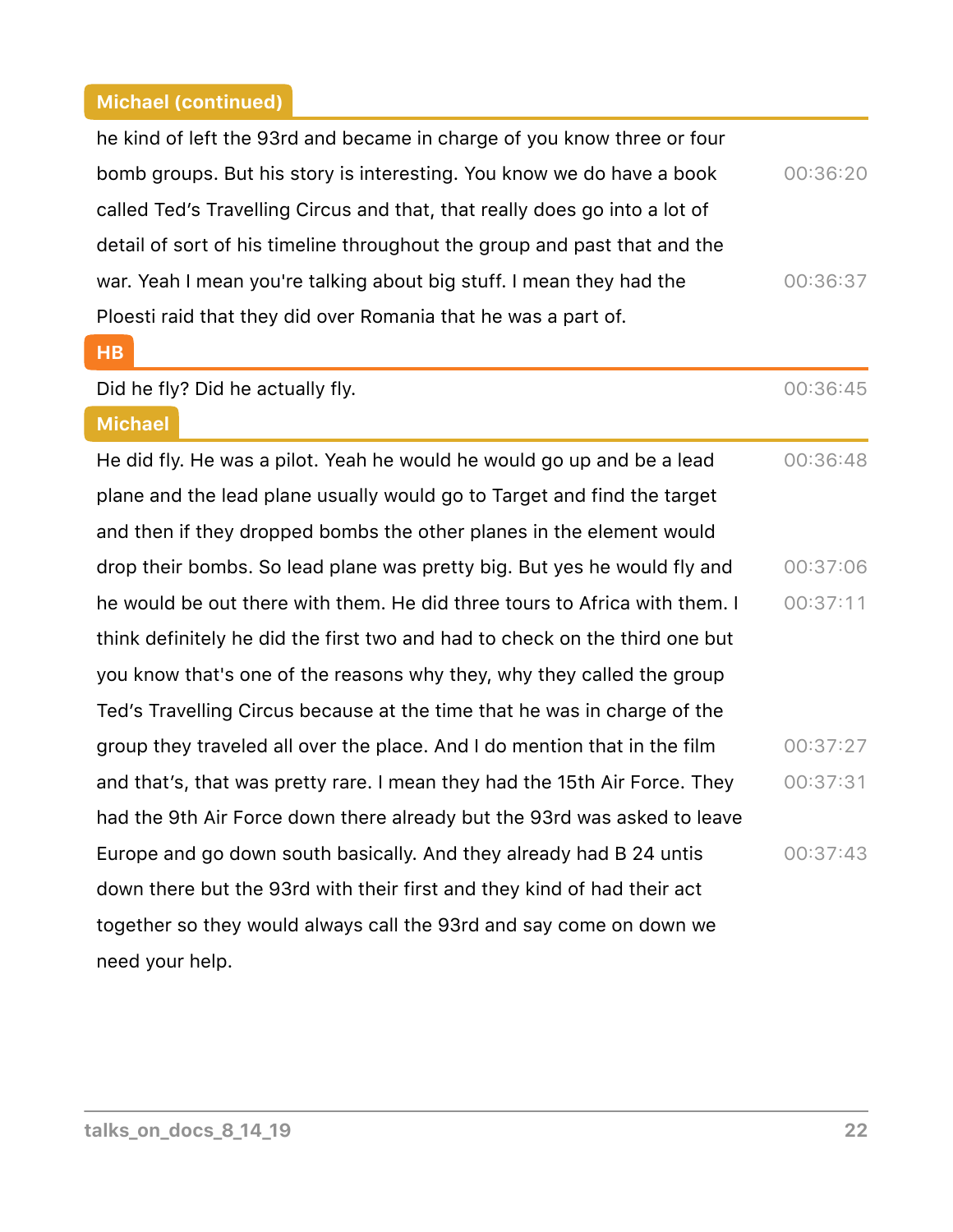**HB**

One thing I was also wondering so in the 93rd association… what does that… What does it take to be a member. Can you just be a fan of it. And then also I kind of was wondering is there any way it's even paid in the whole thing or is it all just people doing it for the love of the 93rd.  $00:37:53$ 00:38:01

#### **Michael**

First part. Yeah you can get online and go to 93bg.com and you can become a member. And that's mainly if you want to become a member that… you're giving support to the group and you get a newsletter, comes out quarterly and you kind of get the update on the group and what the group's doing where the next reunion is going to be. You also with the reunion information you do have to pay a separate fee to attend the reunion because the reunions do need to pay… be paid for, that's meals and transportation and all that. But that's… really you're basically just supporting an old World War 2 group. That's really what it comes down to. And then you kind of have to take it at that point of how much you want to get involved past that point. The other good thing is you know we do have a Facebook group. Lots of people have… especially since the film's been out, have been jumping on the Facebook page, or group and actually becoming members on there. And it's a great place to be able to — hey I've got these old photos, you know anything about them and you can put that stuff out there and people will answer back. We do have people that go to the reunions. This is one of the benefits of going to the reunions is that you can… if you have some… even if it's another bomb group you could still go to these reunions and find people that are really knowledgeable about the war about a bomb group. And it's, it's, it's one of these. I mean where else are you going to do that. I guess you can get 00:38:10 00:38:16 00:38:32 00:38:44 00:38:50 00:38:52 00:38:57 00:39:01 00:39:10 00:39:19 00:39:21 00:39:36 00:39:39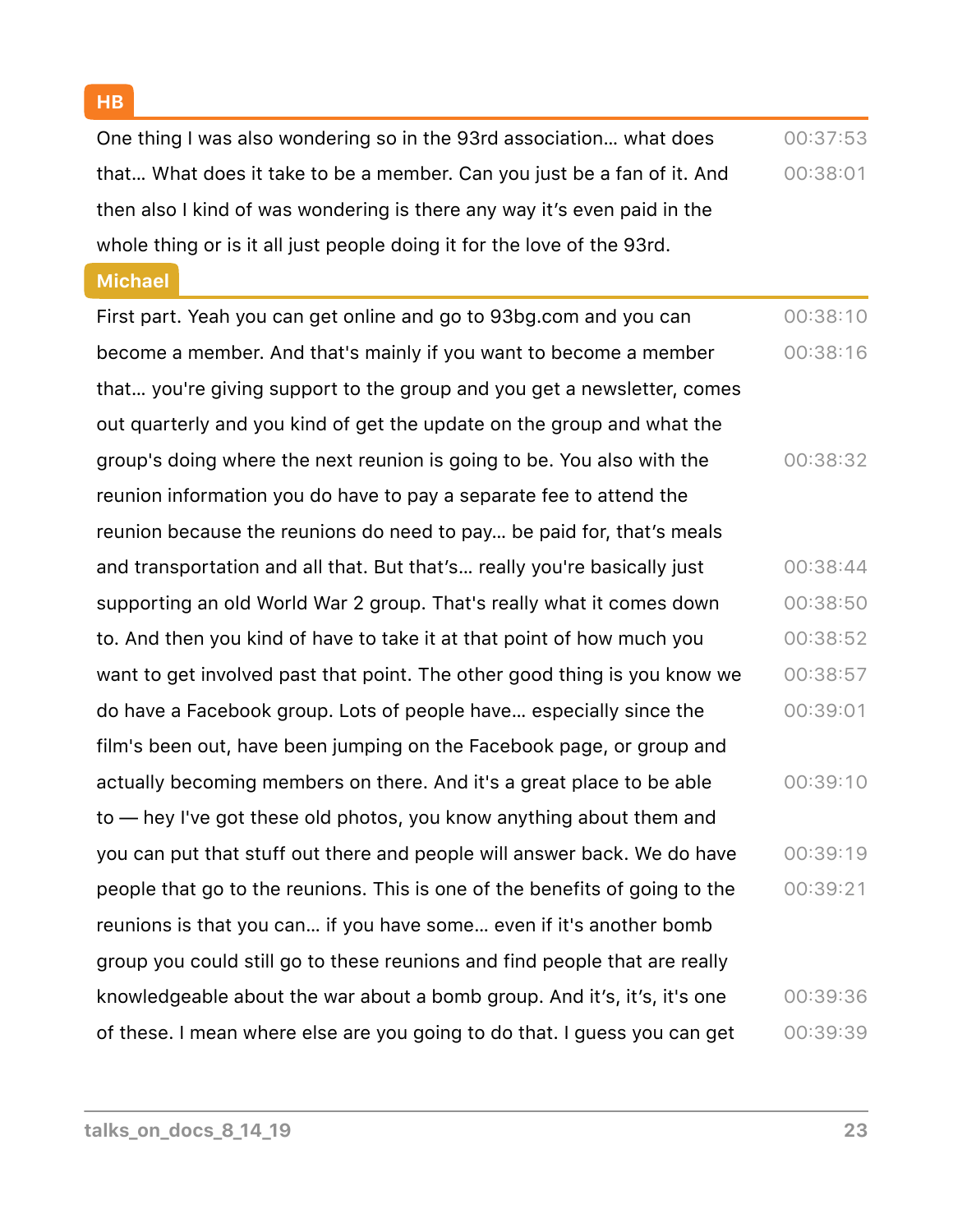| online and really search but to see people up front, they're gonna show       |          |
|-------------------------------------------------------------------------------|----------|
| you photos they're going to show you videos. It just sort of comes alive at   | 00:39:48 |
| that point. And that's really you know the registration or the                | 00:39:50 |
| membership, it's sort of the beginning part and but will always take you      |          |
| know new members. It always helps to do that.                                 | 00:40:00 |
| <b>HB</b>                                                                     |          |
| That's great. I mean overall I just really thought this was powerful scene    | 00:40:03 |
| all those old members and just knowing where we're losing that as you         |          |
| touch on and they're, they're, they're gradually fading away. So it's         | 00:40:12 |
| important to keep this alive.                                                 |          |
| <b>Michael</b>                                                                |          |
| They are definitely, yeah they and that's the sad thing and I, I do when      | 00:40:16 |
| I - when you know I could talk about this a little bit but we're basically in |          |
| previews this summer and fall and the festivals are great and I'm super       |          |
| happy and excited that we are getting attention from some festivals and       |          |
| even the DOCUTAH festival which is, I mean I'm just thrilled about that to    |          |
| be able to, to have this and get a little bit a festival cred. That's, that's | 00:40:44 |
| one of the reasons why I'm kind of bringing it out there because we do        |          |
| have 93rd people that go to our screenings. I just took my family up here     | 00:40:51 |
| to upstate New York near Albany and actually in Scotia, New York they         |          |
| had a theater there. A museum sponsored a screening for a two day             | 00:41:00 |
| screening up there and believe it or not people that were you know family     |          |
| of veterans that were in the 93rd showed up and the one thing that I love     |          |
| to do is go throughout the audience and I do a introduction to the film       |          |
| and sometimes I'll stand there for 20, 25 minutes before stuff kind of        |          |
| really gets going and I hit play and really ask the crowd first of all - are  |          |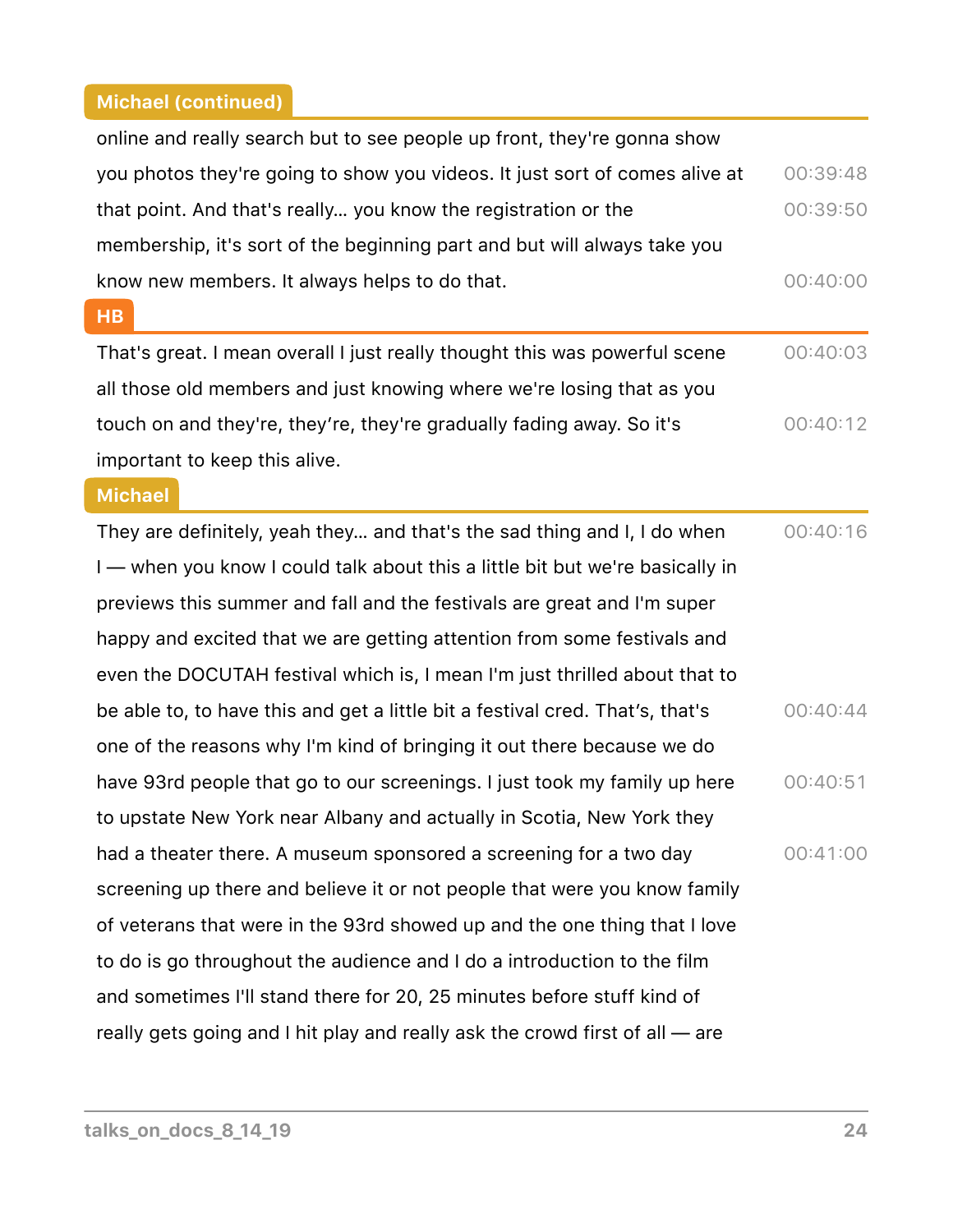ſ

| there World War 2 veterans in the crowds. And I can tell you that I think in    | 00:41:33 |
|---------------------------------------------------------------------------------|----------|
| the last six screenings that I had two people raised their hand, and that       |          |
| was it. And I've screened in front of probably close to 700 people right        | 00:41:42 |
| now. So then you just got to pare down you got to understand that yes           | 00:41:46 |
| they are leaving us and you know the stories that we grabbed for the film       |          |
| I think are super important and that's one reason why the film was made         |          |
| to at least give them their voice. Let us hear that history firsthand           | 00:42:01 |
| because my next question when I do these screenings is OK well is there         |          |
| any family members of the veterans. And then the hands start going up           | 00:42:11 |
| and that's when you really see like it is about the next generation.            |          |
| <b>Sean</b>                                                                     |          |
| A lot of the shots in this film are great really, really good. Did you do a lot | 00:42:17 |
| of filmography yourself or was there a photographer with you.                   |          |
|                                                                                 |          |
| <b>Michael</b>                                                                  |          |
| No I shot everything myself. It was just you know I'd say that but it was       | 00:42:28 |
| over a length of time. But yeah. Everything from the beginning to the trip      | 00:42:38 |
| to Hardwick, Cudlitz and his introduction we shot that at a museum out          |          |
| here called the American Air Power Museum in Long Island. Yeah. You             | 00:42:52 |
| know it's just one of those things where I've had a camera in my hand           |          |
| since I was 12. I just you know once my dad bought the video camera I           | 00:43:00 |
| kind of took it out of his hands and it became mine as I was growing up.        |          |
| So it's natural to be able to have a camera and start shooting but you          | 00:43:09 |
| know when you know it's going to be for a film and you're sort of really        |          |
| start thinking about the shots and trying to get the best stuff you can. But    | 00:43:21 |
| yeah there was, there was nobody really else. We did have a small crew,         | 00:43:24 |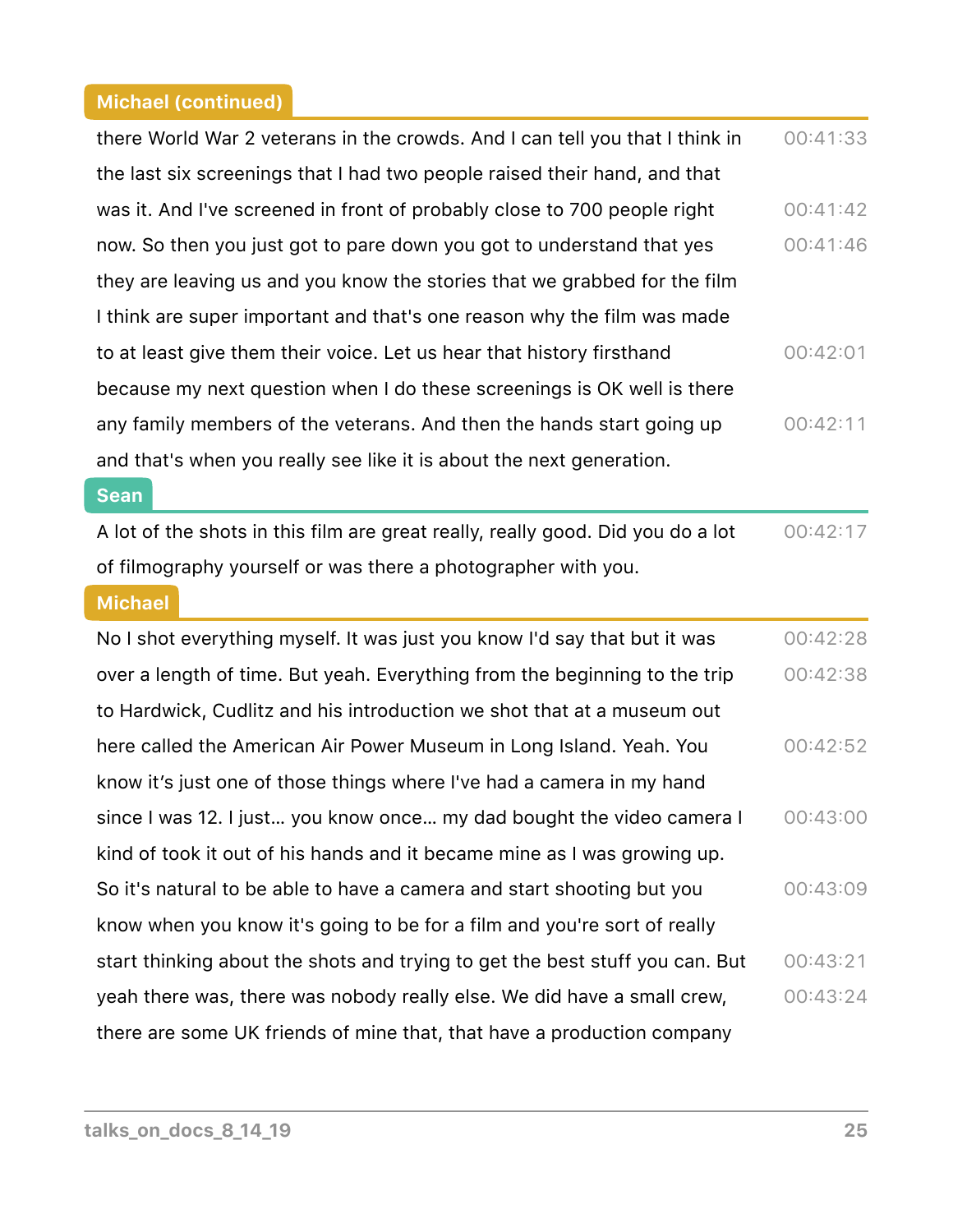there and there was I think a second camera that day just to grab Gail's story at the end but that was about it. Yeah. I enjoy shooting. I think it's great. 00:43:41

#### **Sturdy**

The other side of that would be the soundtrack. did you have a part in that because it was beautifully done as well too. It really gave a nice touch to it. 00:43:44  $00:43:50$ 

#### **Michael**

Thank you. I'm glad you're asking that question it's really… one of those things that just sort of happens in the background but my work in New York is, I started as an editor. And again I was editing when I was a kid too between two VCR in my room. But I've graduated up to the Avid and I've been working on Avid for 20 years here in New York. And a lot of my work is in television and cable television a lot of MTV work in the beginning, VH1. I worked on a lot of food shows and travel shows. It's just how you make your money you know you can just go in and do these jobs and… but I've always got these side projects. But one of the things that my normal regular job during the day has taught me is that we have to go into a lot of libraries to pull music. That's really one of the main things you have to do. I mean we don't… some of the shows I work on we don't have the luxury of having a composer. So what I did feel in the beginning with the film I was like — man do I want to get a composer or can I pull this off with you know basically needle drop music and some needle drop music is bad and some are good — that's just the way it works. But I had found a library and I had talked to the people that run the library, if I could use their music and I didn't talk price right, right away but I knew that they 00:43:53 00:44:03 00:44:09  $00:44:14$ 00:44:23 00:44:32  $00:44:42$ 00:44:44  $00:44:49$  $00:45:05$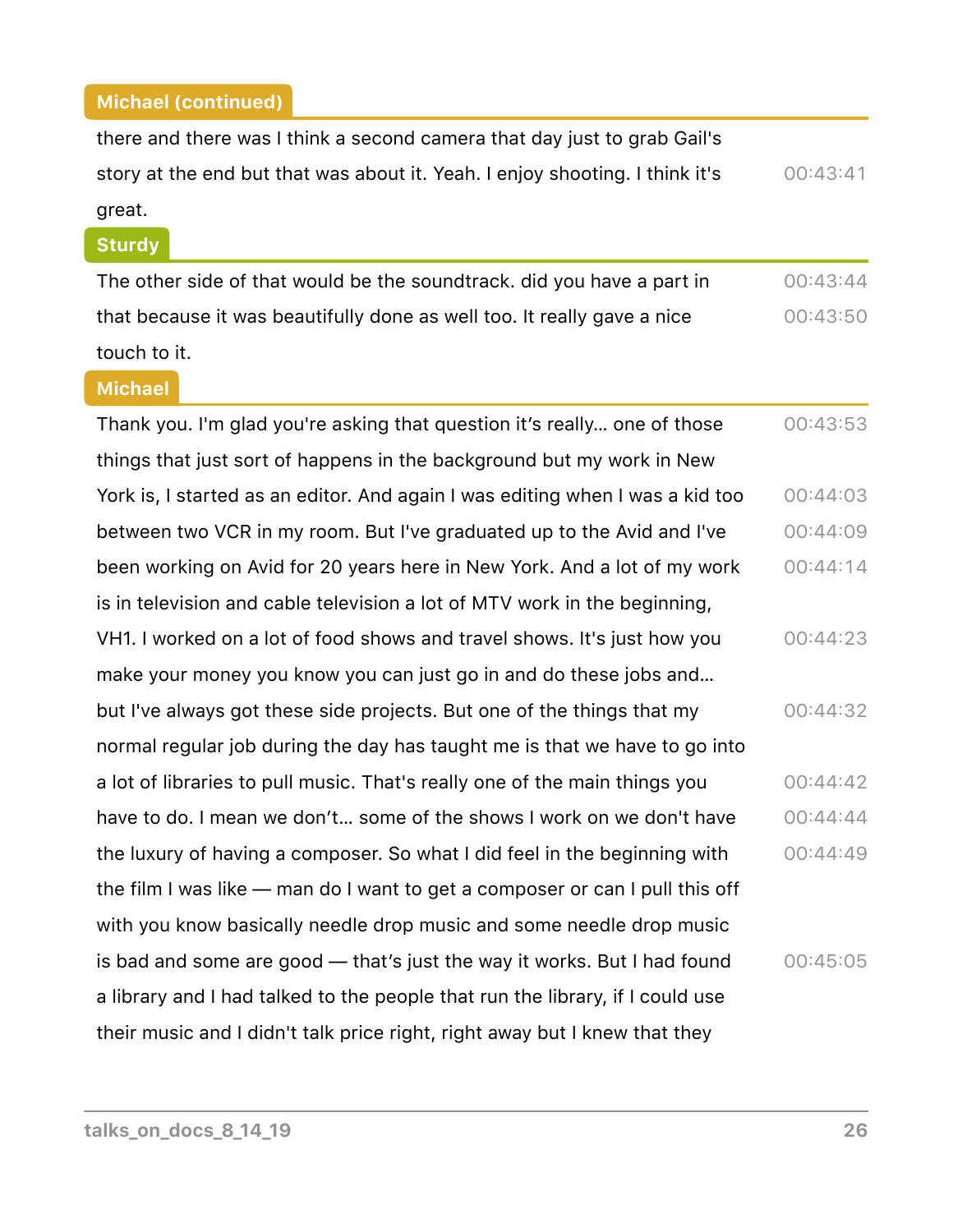| weren't going to be that expensive. And they said yeah go ahead will sign    | 00:45:20 |
|------------------------------------------------------------------------------|----------|
| you up for an account. So all that music in there is from a library and with | 00:45:22 |
| some of the background of my editing I've manipulated the heck out of        |          |
| that music. I basically became my own little conductor because they had      | 00:45:33 |
| really great tunes in there, some really great powerful stuff - I said I can |          |
| make a flm out of this. I said I can do this with what they've got. You know | 00:45:44 |
| you sit in front of the library searching for hours for the right thing. But | 00:45:50 |
| when you come across the right thing and then craft it and cut it up in the  |          |
| timeline that's pretty much what you're seeing in the film is me taking a    |          |
| pretty decent piece of music and just manipulating the heck out of it.       |          |
| So                                                                           | 00:46:03 |
| <b>Sturdy</b>                                                                |          |
| Out of all the pieces that go into production was there any piece that was   | 00:46:04 |
| extensively long or took longer than you expected?                           |          |
| <b>Michael</b>                                                               |          |
| That's a good question. So you talking about production side or post side    |          |
|                                                                              | 00:46:11 |
| or both?                                                                     |          |
| <b>Sturdy</b>                                                                |          |
| All of it. Yeah I mean sometimes we'll have directors say that animation     | 00:46:15 |
| took much longer than expected or the audio took much more long or           |          |
| much longer. Or finding the old footage. Was there anything that you         | 00:46:23 |
| came across that became kind of a stumbling block?                           |          |
| <b>Michael</b>                                                               |          |
| Yeah that's a good question too. I think you know what's really, and it's    | 00:46:31 |
| still holding me up right now and I'm able to do screenings because I        |          |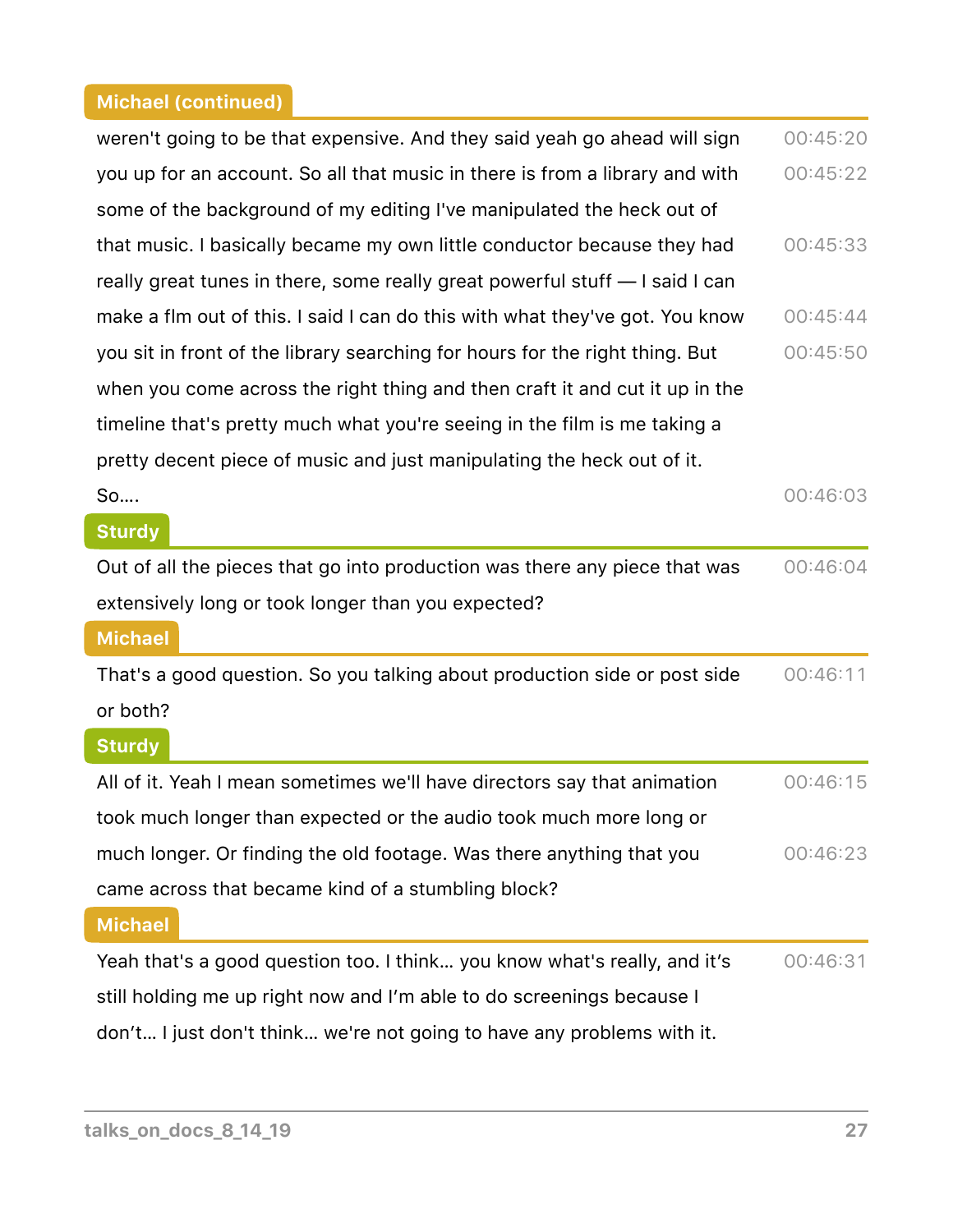But what takes the longest on a project like this is getting the rights and clearances. Going through… doing your due diligence and basically saying yes we got permission to use this. What I've found is that if you think about everything that — I need to get permission for all of this before I start working — you'll never work. You'll never start cutting stuff in. So what I did… one of the things is maybe a lesson for some people, is that you know you can go to these sites called Shutterstock and all this other… these libraries that basically have all these films out there, but, photo that you can use. But you have to be really careful of what the license says, of what it says that you can use on it. I found some really good footage and really good photos that I really wanted to put in my piece and I did, and I put them in there. But when it says it's only for editorial use that means news, web and that doesn't mean commercial though. So then you have to go back and you have to go find well somebody put this photo up there, somebody owns it. You could ask them and try to get commercial rights for it. We're in the process. We've got about 30 entries out of 450 entries that are archival film or photos. Thirty entries that were/are in question. And our lawyer is saying let's clear 'em up and we can get the chain of title, we can get you the license for your film. Let's clear those 30 up. So we're in the process of going one by one right now. I say we, it's me. The 93rd has never made a film before. So I'm sort of helping them and I'm actually learning a lot too. This is technically my first feature documentary that I've worked on. So I'm going through this process as well and learning how to get the clearances for this stuff. And there is a path. The lawyer says, listen we can get through a lot of this. We just need to do our due diligence and get  $00:46:45$  $00:46:51$  $00:47:00$ 00:47:08  $00:47:11$ 00:47:27 00:47:32 00:47:39 00:47:48  $00:47:55$ 00:47:58  $00:48:07$ 00:48:17 00:48:21 00:48:27 00:48:34 00:48:41 00:48:44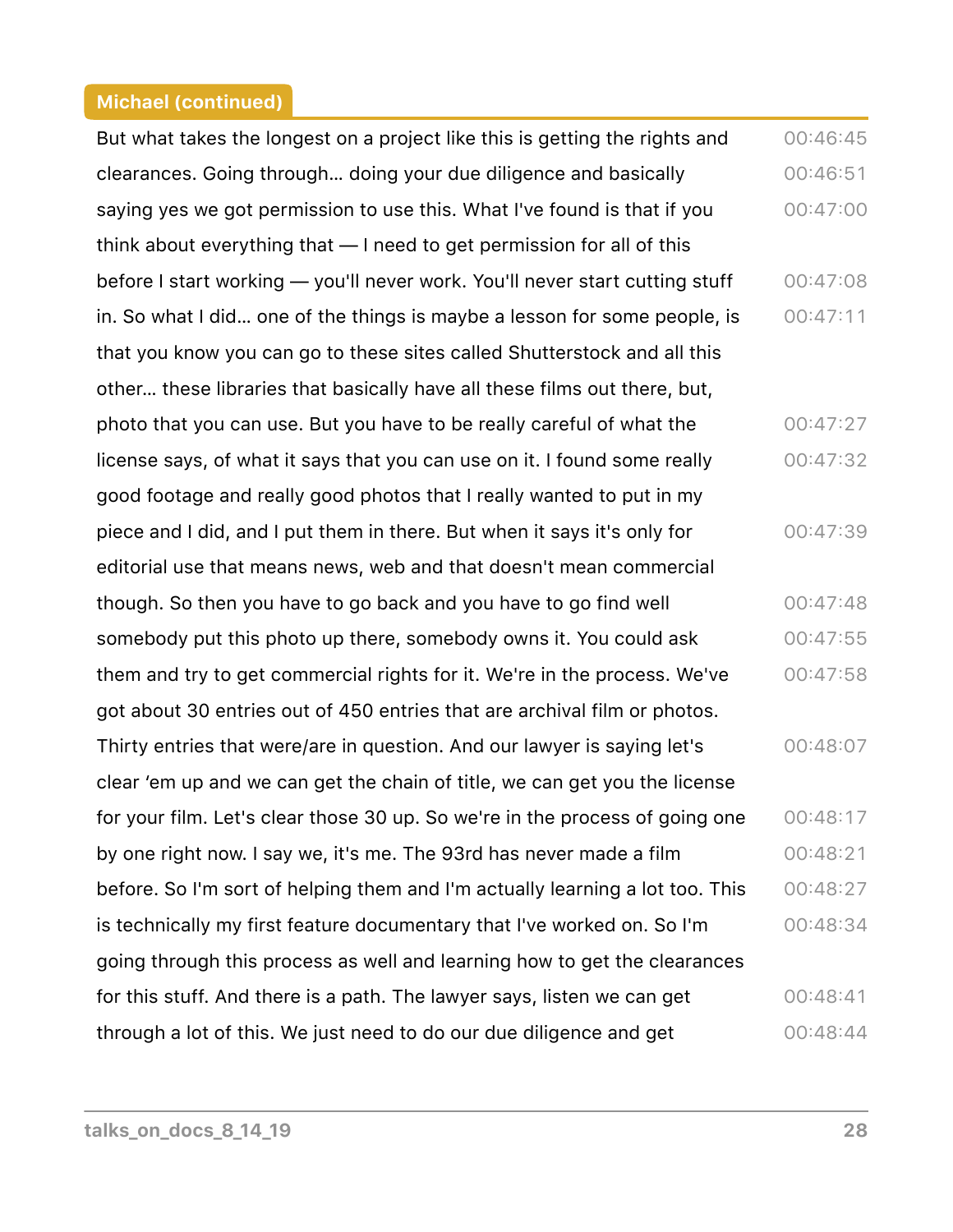| through it and have a record. So I'm still working on that. We do plan to   | 00:48:48 |
|-----------------------------------------------------------------------------|----------|
| go commercial at some point with the film so we have to have everything     |          |
| in line at that point. But with festivals and museum screenings I'm not     | 00:48:56 |
| charging a thing for the film at all for people to watch it during the      |          |
| summer and fall. So you're I figure we're okay right now.                   | 00:49:04 |
| H <sub>B</sub>                                                              |          |
| Yeah. One thing I noticed I was sifting through the IMDB screen and you     | 00:49:07 |
| have a bunch of photos from like you know behind the scenes stuff. I        | 00:49:15 |
| really thought those, thought those are cool. Maybe something to like       | 00:49:18 |
| inlay at the credits or something. Kind of a lighthearted fun stuff because | 00:49:21 |
| it's kind of cool to see you know, Cudlitz and you and some of the          |          |
| families, the families and the old guys.                                    |          |

### **Michael**

| Oh yeah. That stuff is great. I mean right now the the credits, the             | 00:49:31 |
|---------------------------------------------------------------------------------|----------|
| credits sort of fill out with some of the veterans. I actually have some of     | 00:49:41 |
| the veterans that, that weren't in the film but I really liked their interview. |          |
| And if they are in the film they don't talk so much. So I kind of gave them     | 00:49:49 |
| sort of a chance at the end in the credits, and it kind of is a light hearted   |          |
| moment with some of their talk about the war too anyway because it gets         |          |
| a little heavy toward the end. But when they come up in the credits I sort      | 00:50:03 |
| of, sort of liked them there yeah. Thanks for that. Yeah there's some           | 00:50:07 |
| good, there's a good shot there that we're able to get.                         |          |

### **HB**

Yeah I like, I do recall the credits scenes in those interviews. One thing I do like and we've mentioned it before and some docs that do it, I think we all like seeing how you bring up their names even when it's you know, 00:50:12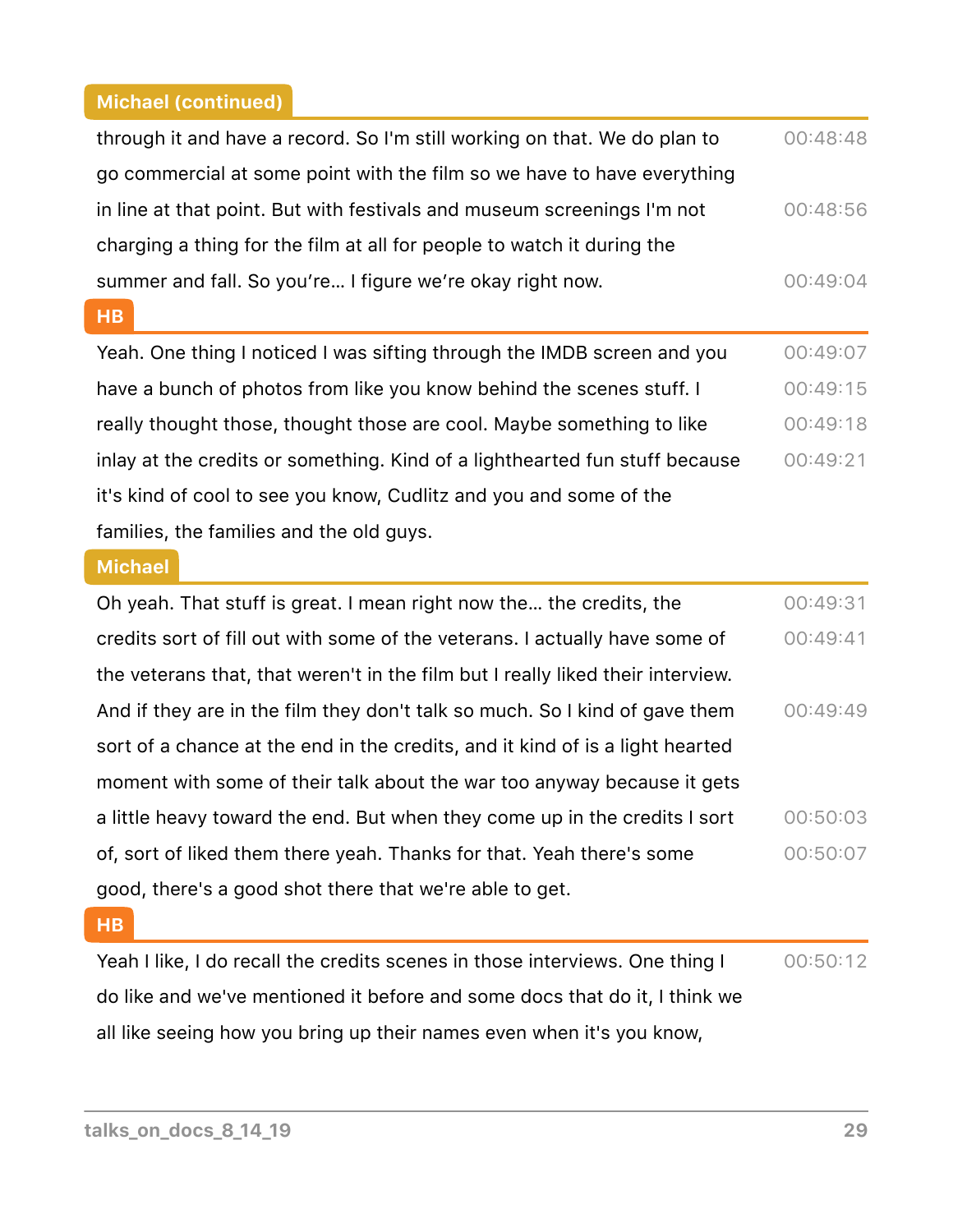# **HB (continued)**

| Colin and Don how they're in there so often but I forget their names and      |          |
|-------------------------------------------------------------------------------|----------|
| whatnot and where they are from. So it's fun to see. Nice to see their        | 00:50:30 |
| names. OK. That's who that was I remember now.                                | 00:50:32 |
| <b>Michael</b>                                                                |          |
| Exactly. One of the things I did try to do too, you just kind of made me      | 00:50:35 |
| remember that but if a veteran comes up I always I'm pretty sure I have       |          |
| this format for every veteran in there is that you'll see their wartime photo |          |
| and on the left their lower third, their title will come up and it will just  |          |
| straight cut to them today basically and what they look like today. So        | 00:51:01 |
| yeah I really made an effort to try to do that because I thought it was       |          |
| important to be able to take the photo in, get the name and then see          |          |
| them today basically.                                                         |          |
| <b>HB</b>                                                                     |          |
| Definitely it goes along with the CGI on the base I mean just showing then    | 00:51:11 |
| and now is definitely important and it sucks people and even more.            |          |
| <b>Sean</b>                                                                   |          |
| When can we expect to tell everybody to watch us on Netflix.                  | 00:51:20 |
| <b>Michael</b>                                                                |          |
| I'll tell you want to be honest with you. I'm getting a lot of you know I'm   | 00:51:23 |
| on Facebook a lot and we have a page Return To Hardwick, a World War II       |          |
| story. A World War II documentary — and I get asked that a lot, every day     | 00:51:35 |
| almost — because I'm putting a little promo pieces out and say hey we         |          |
| made a film check it out. I believe yesterday was August 1st. If I'm correct  | 00:51:47 |
| and that was, that was the anniversary of the Ploesti raid, August 1st,       |          |
| 1943 is when that raid happened. So I put some stuff out about that.          | 00:51:59 |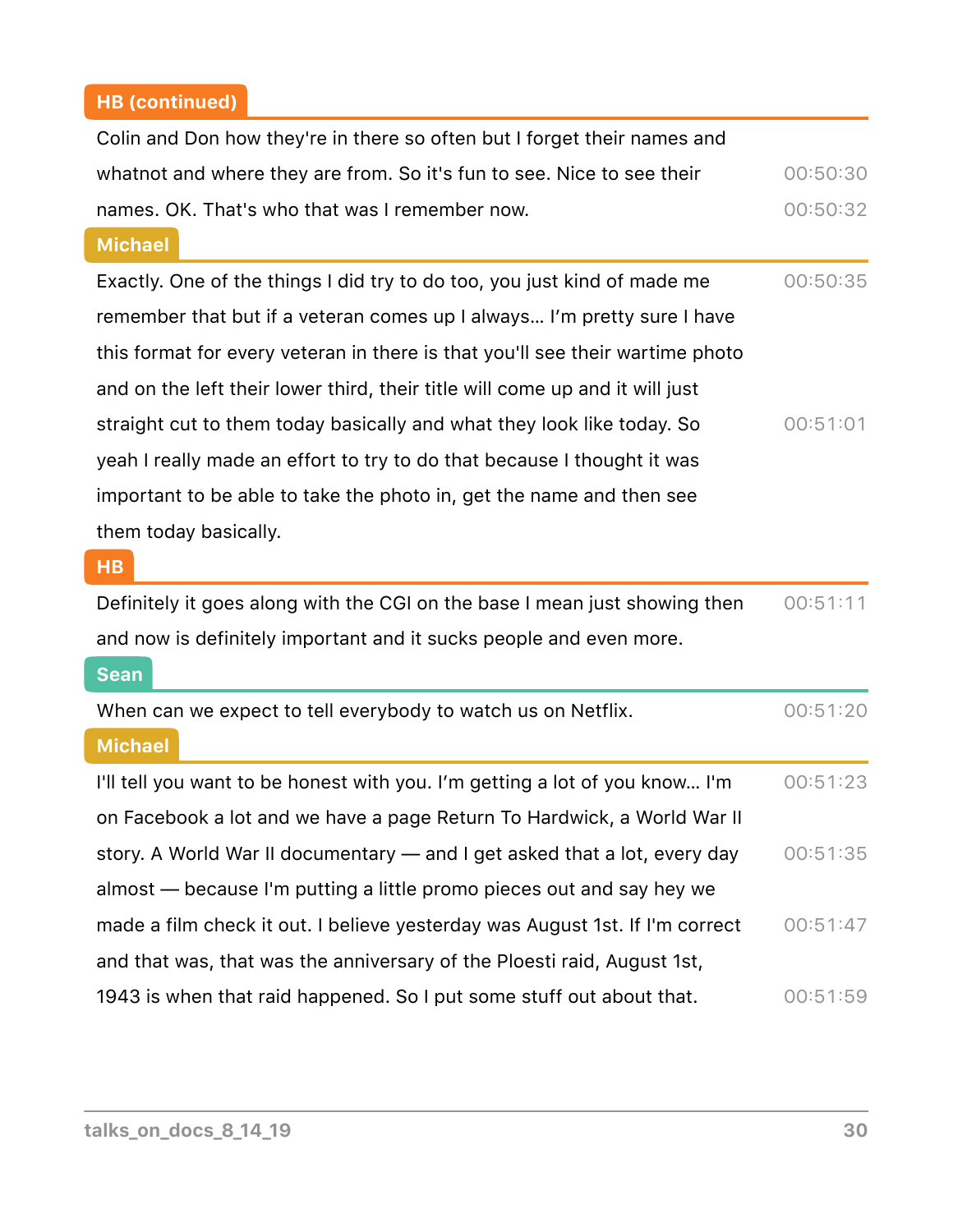#### **Sturdy**

#### **Michael**

| I got so many hits off of that and put a little snippet from that scene in the   | 00:52:02 |
|----------------------------------------------------------------------------------|----------|
| film. So but then I'd get the question back — you know most people               | 00:52:06 |
| were like I'm trying to find this film on Amazon - I don't see it. I'm like it's | 00:52:12 |
| not there yet. We're trying to work on it and get it out there. But I think      | 00:52:15 |
| that's all part of it that you know you do this big tease, you sort of get it    |          |
| out there and I'm doing what I can with these screenings. I think I'm            | 00:52:27 |
| really enjoying going to a lot of the screenings I've been everywhere from       |          |
| England at the start. I went back to Norwich the town there and showed it        | 00:52:33 |
| there back in June. I went to Savannah, Georgia at the Mighty Eight Air          | 00:52:38 |
| Force Museum, went to a film festival in Georgia. I just got back from           | 00:52:44 |
| upstate New York. I was in Minneapolis showing it at a museum there. So          | 00:52:47 |
| I'm getting it around and I'm able to kind of report back on Facebook like       |          |
| it's out there, it's out there.                                                  |          |
| <b>Sturdy</b>                                                                    |          |
| That's really good.                                                              | 00:52:54 |
| <b>Michael</b>                                                                   |          |
|                                                                                  |          |

Yeah, people are… I find that people are driving hours sometimes from another state to come in and watch it. So I don't know that that creates good buzz I think and maybe that will be better down the line once it is out on Netflix or on a bluray that you can watch.  $00:52:56$ 00:53:02

#### **Sturdy**

Before we get into any spoiler areas, I think we'll go ahead and conclude the interview now Michael. But thank you so much. But before we let you go where can our listeners find you in the way of social media and  $00:53:11$  $00:53:18$